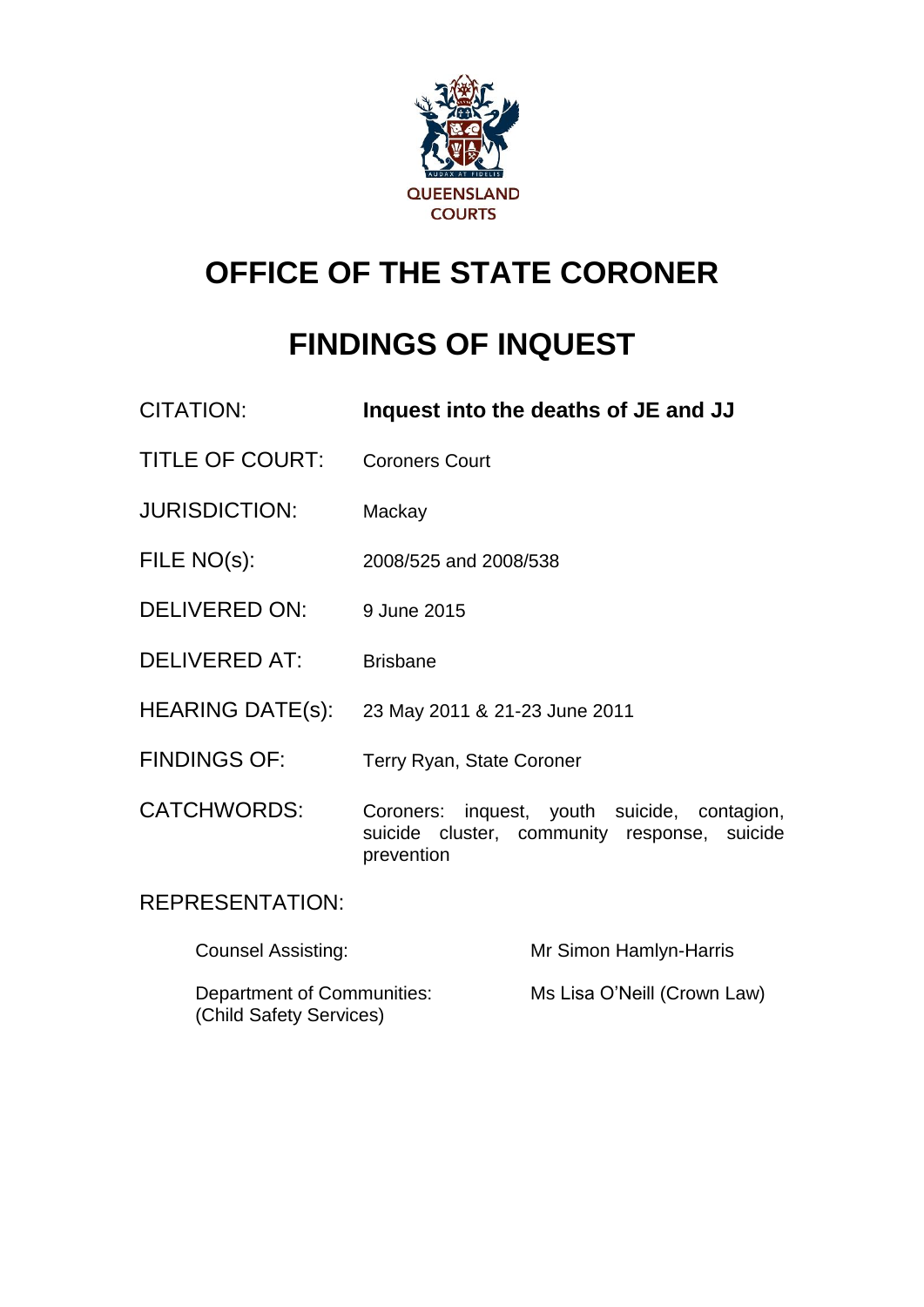| Department of Communities - Child Safety Services Review 7                  |  |
|-----------------------------------------------------------------------------|--|
|                                                                             |  |
|                                                                             |  |
|                                                                             |  |
|                                                                             |  |
|                                                                             |  |
|                                                                             |  |
|                                                                             |  |
|                                                                             |  |
|                                                                             |  |
|                                                                             |  |
|                                                                             |  |
|                                                                             |  |
|                                                                             |  |
|                                                                             |  |
|                                                                             |  |
|                                                                             |  |
|                                                                             |  |
|                                                                             |  |
|                                                                             |  |
|                                                                             |  |
|                                                                             |  |
|                                                                             |  |
|                                                                             |  |
|                                                                             |  |
|                                                                             |  |
| Expert Review - Australian Institute for Suicide Research and Prevention 18 |  |
|                                                                             |  |
|                                                                             |  |
|                                                                             |  |
|                                                                             |  |
|                                                                             |  |
|                                                                             |  |
|                                                                             |  |

## Contents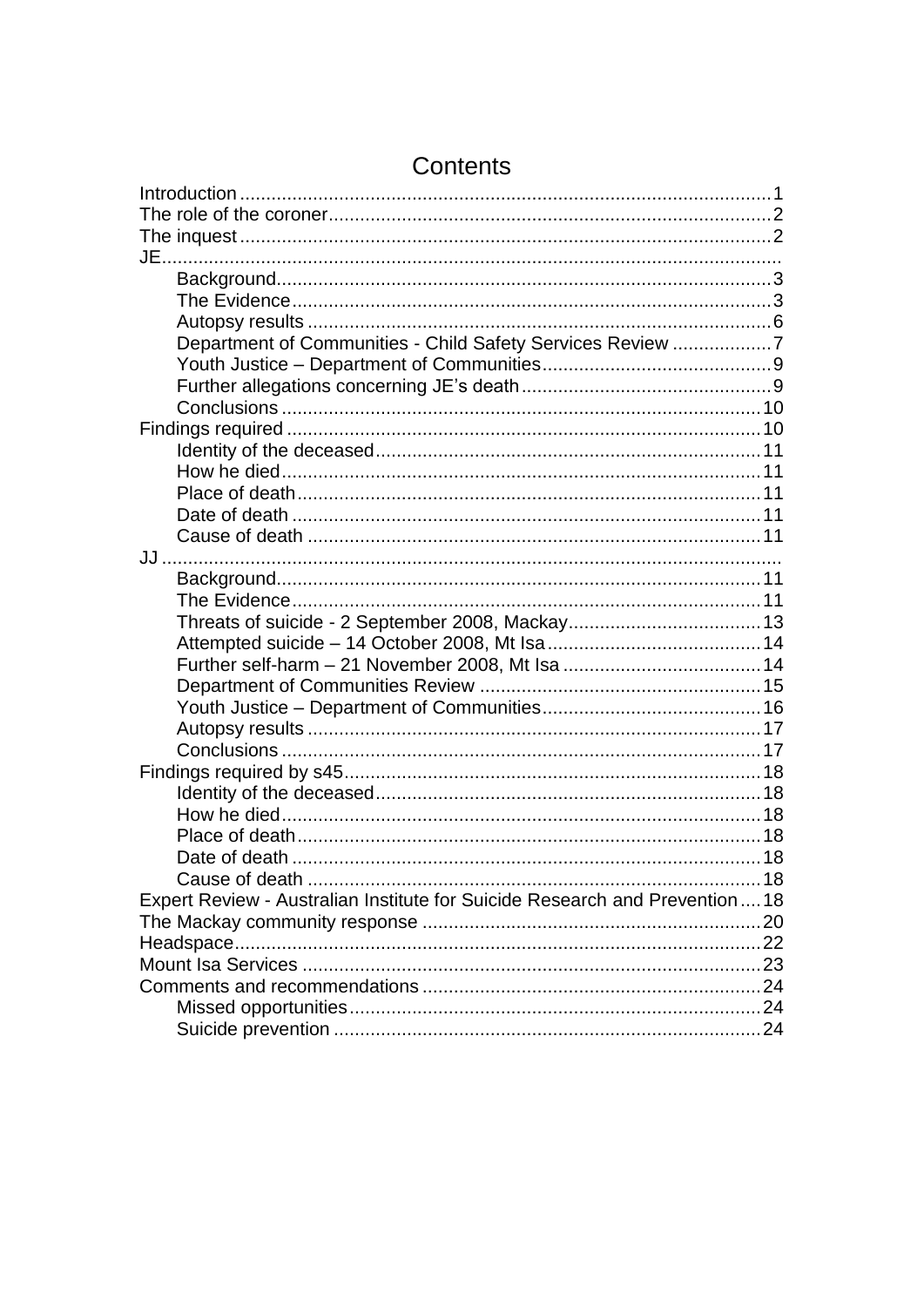### <span id="page-2-0"></span>**Introduction**

This inquest investigated the deaths of JE and JJ. These Indigenous young men were born within a week of each other in April 1992 and both died at the age of 16 years in the second half of 2008. As their deaths formed part of an apparent cluster of suicides involving young people in Mackay during 2007- 2008, it was considered important to examine the circumstances of the deaths, and to consider ways to prevent similar deaths.

A cluster is considered to exist when an unusually high number of suicides occur in a small geographical area or institution and over a relatively brief period of time. 1

Suicide clusters are fortunately very rare. There is considerable debate about the mechanisms underlying clusters, the related concept of contagion, and the efficacy of post-vention strategies in these circumstances in reducing other deaths due to intentional self-harm.<sup>2</sup>

On 29 November 2007, a 15-year-old Indigenous girl from Mackay took her own life by hanging. She was JE's cousin.<sup>3</sup> On 27 August 2008 at Palmer Street, Mackay, JE took his own life by hanging. JE had given no indication that he may have been thinking about taking his own life. JE was aged 16 years and 4 months.

On 30 August 2008, a 15 year old boy took his own life at Mackay after standing in the path of a train. On 2 September 2008, the 15 year old boy's cousin, Mark, hanged himself in Mackay. Mark was aged 18 years and had become aware of his cousin's death while attending the funeral of another cousin who had committed suicide in Ayr.

On 20 December 2008, JJ took his own life by hanging. JJ was aged 16 years and 8 months. Unlike JE, JJ had regularly spoken of suicide after the death of his friend, Mark, which affected him deeply. He had made at least one attempt to take his own life, but did not give any indication to others that he may have been contemplating suicide in the days just prior to his death.

It is clear that the cluster of suicides not only affected the families and friends of the young people. The entire community of Mackay experienced a sense of crisis and loss, and sought to respond in a practical way and with a sense of urgency to prevent similar deaths.

Data provided by the Australian Institute for Suicide Research and Prevention suggests that the Mackay community response to the crisis was effective. There were six suicides involving young people in Mackay in 2007 and 2008. In contrast, over the six years from 1 January 2009 to January 2015 there have been three recorded suicides involving a young person aged between 12 and 17.

<sup>1</sup> Australian Human Right Commission, Children's Rights Report 2014, p81

<sup>&</sup>lt;sup>2</sup> Ibid, p88.

<sup>3</sup> An inquest was held into her death and findings were delivered by Coroner Athol Kennedy on 5 March 2010.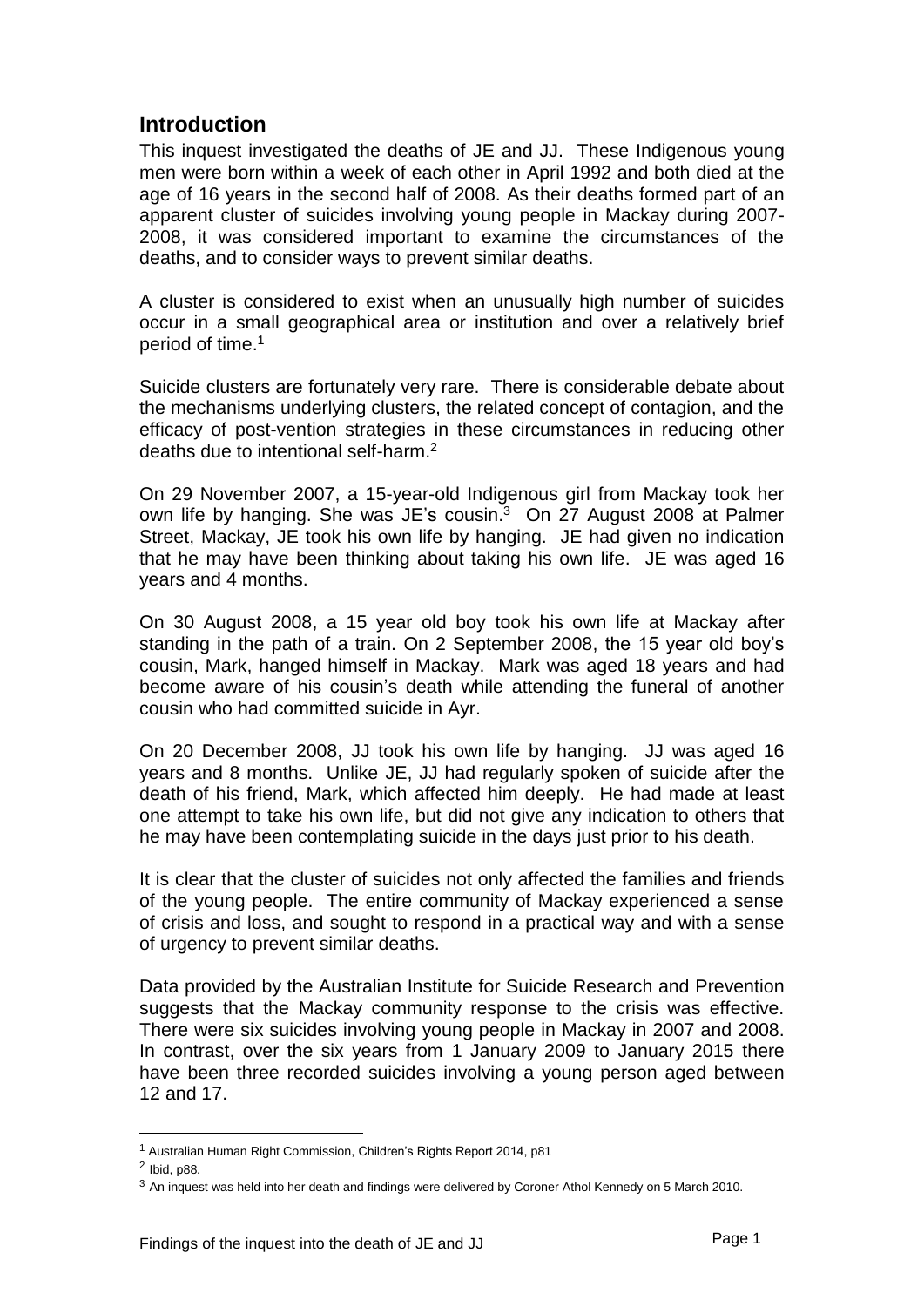The Mackay community's initiatives included research overseen by a reference group comprised of community and agency representatives. The subsequent report was published in 2010. Entitled "The Life Promotion Project: An Indigenous Community Response to Suicides in Mackay"<sup>4</sup> it outlined the local community's call for a range of strategies to respond to the issue. The recommended strategies are as relevant today as they were in 2010.

#### <span id="page-3-0"></span>**The role of the coroner**

JE and JJ's deaths were reported to the coroner for investigation under the *Coroners Act 2003* because the circumstances of their deaths were violent or unnatural. 5

An inquest is a fact finding exercise and not a method of apportioning guilt. The function of an inquest is to seek out and record as many of the facts concerning the death as the public interest requires.<sup>6</sup> The *Coroners Act* also allows a coroner to make recommendations about ways to prevent deaths from happening in similar circumstances in the future.

I convey my sincere condolences to the families of these young men. It is clear from the evidence that they were loved by their families and friends. Their unexpected deaths must have profoundly affected the lives of those close to them.

#### <span id="page-3-1"></span>**The inquest**

A pre-inquest conference was held on 23 May 2011. Mr Hamlyn-Harris was appointed counsel assisting. Leave to appear was granted to the Department of Communities.

The inquest was held before the Coroner at Mackay from 20 to 22 June 2011. However, at the conclusion of evidence at the inquest there were several matters requiring further coronial investigation.

Allegations arose at the conclusion of the 2011 inquest hearings that third parties were involved in JE's death. These allegations had to be referred to the Queensland Police Service for investigation.

The investigation was then transferred to the State Coroner in January 2014 to enable findings to be completed. I considered that the evidence heard at the inquest gave rise to a number of questions relating to the responses of various agencies to JJ's needs in the final months of his life. This meant that more information had to be obtained from those agencies to enable the investigation into JJ's death to be finalised.

<sup>4</sup> Barnett L, Kendall E, McKay K, McIntyre M, Kõlves K, De Leo D. (2010) The Life Promotion Project: An Indigenous Community Response to Youth Suicides in Mackay. Australian Rotary Health: Sydney.

http://www.grapevinegroup.org.au/pdf/Rotary\_funded\_Life\_Promotion\_Report\_for\_Community.pdf.

<sup>&</sup>lt;sup>5</sup> Section 8, Reportable death defined

<sup>6</sup> *R v South London Coroner; ex parte Thompson* (1982) 126 S.J 625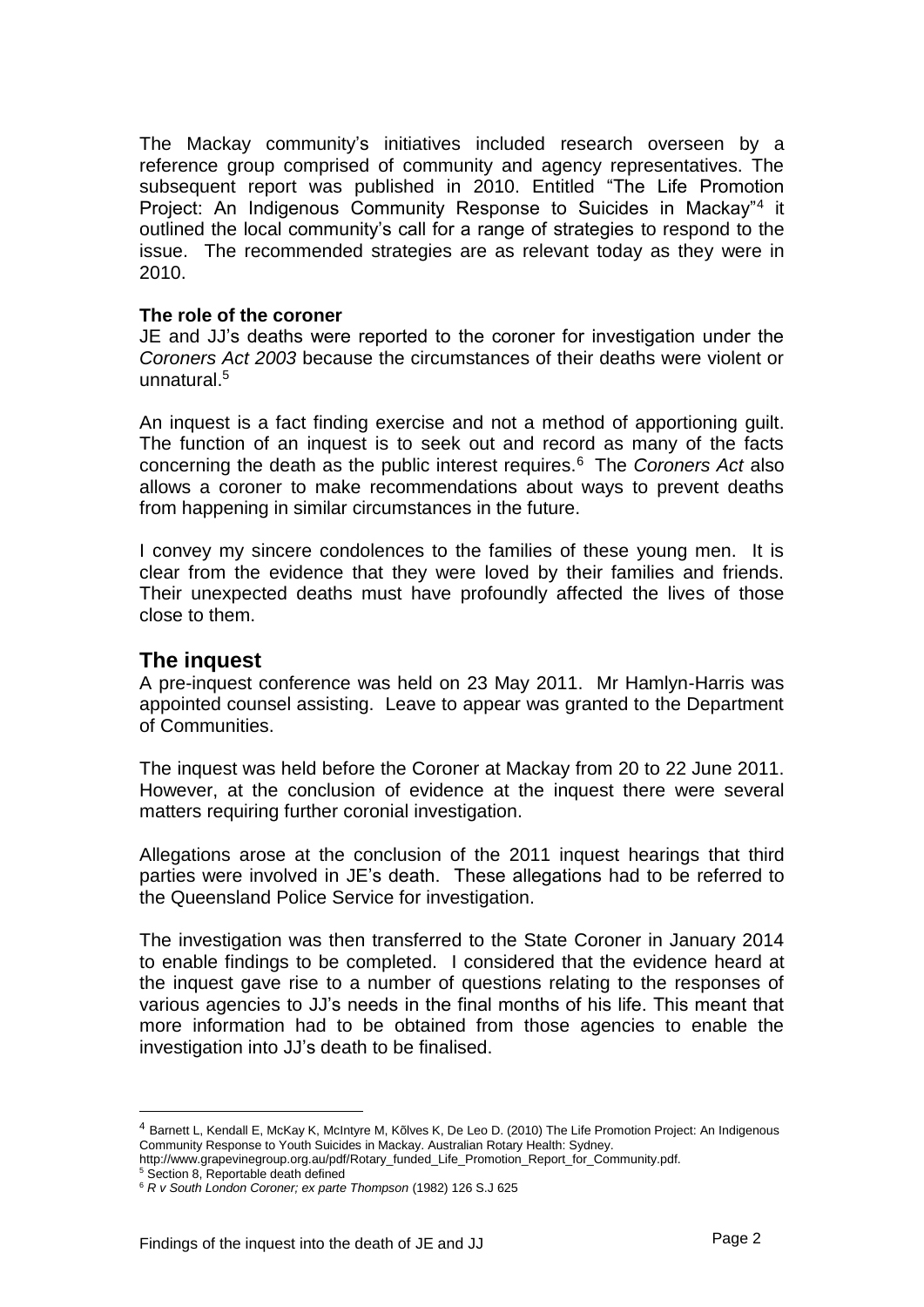The need for these matters to be investigated following the conclusion of evidence at the inquest has regrettably contributed to delays in the preparation of these findings.

## **JE**

### <span id="page-4-0"></span>**Background**

JE was one of seven children. He had five sisters and one brother. His father left the family home and moved to Sydney when JE was aged seven. JE's mother is reported to have struggled to cope with the care of the children. JE spent periods of time in the care of other family members, including his maternal grandmother and various aunts and uncles.

## <span id="page-4-1"></span>**The Evidence**

At approximately 12:20am on 27 August 2008, Mackay Police Communications detailed Constables Wyatt Telford and Leisa Bye to attend at an abandoned house in Macalister Street, Mackay. When they arrived a short time later they saw three children standing outside the house. The children appeared distressed and were yelling for help for JE. Constable Telford went to assist JE but was unable to find a pulse and commenced resuscitation efforts with Constable Bye assisting.

Shortly afterwards, Senior Constable Richard Whatman and Constable Michelle Hyden arrived at the abandoned house and assisted with the resuscitation efforts. They continued until Queensland Ambulance Service officers arrived at 12:25am. Ambulance officers were unable to locate any signs of life, and JE was declared deceased.

Senior Constable Whatman gave evidence at the inquest. He said that when he arrived there were 10 to 12 people at the scene, but because they were very distressed he decided to obtain statements from them at a later date. Senior Constable Whatman was subsequently able to take a statement from the child who initially found JE but was unable to obtain statements from four other children despite numerous attempts to do so.

JE was well known to the Mackay police, including Senior Constable Whatman. His evidence at the inquest was consistent with the findings in his coronial investigation report: 7

*JE was well known to police. He was regularly observed around Mackay in the company of all those persons present at Macalister Street, Mackay on the night of the incident. Speaking from my own experiences when dealing with the deceased, he was nearly always under the influence of solvents and was a difficult person to deal with as he was anti- police and showed complete distain for rules and regulations. That aside, it was very upsetting for attending police and ambulance officers when identifying JE upon arrival at the scene. The* 

<sup>7</sup> Exhibit A6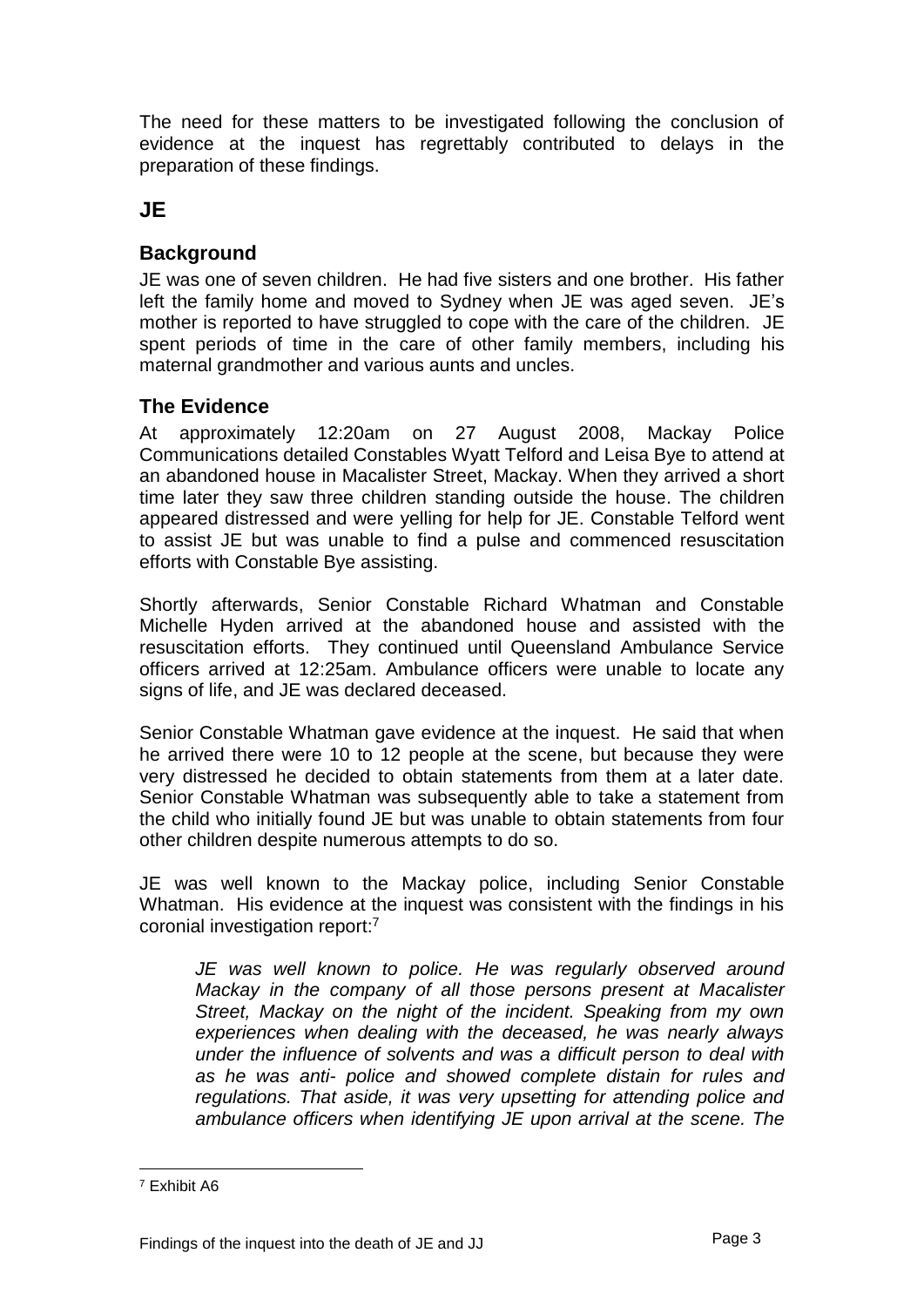*reporting officer is in no doubt that his death was suicide and that there are no suspicious circumstances surrounding his death.*

Senior Constable Whatman said that he had spoken to JE on numerous occasions in relation to paint sniffing, but JE was fairly aggressive and unresponsive to any advice that he gave him, such as the possibility of engaging in sporting activities.

JE's body was first located by a 15-year-old female friend early on the morning of Wednesday, 27 August 2008. Just after midnight she went with three other children to the back of an abandoned house in Macalister Street where they found JE hanging from an extension cord tied to some fencing wire hanging down from the floor beams.

On the previous day, JE had been with a group of ten other teenagers at the abandoned house. In the morning they had sniffed paint at the house before going to a place referred to as "the lagoon" for a swim and then to get takeaway food. In the afternoon they continued to sniff paint.

Later that evening there was an argument between JE and his older sister. During this argument she was alleged to have hit him on the head with a bottle causing it to smash. Although JE was apparently uninjured by the bottle, he was angry and did not talk to anyone after this incident.

Senior Constable Whatman said that the abandoned house was one of three in close proximity. Police were called regularly as the place was used as a squat by homeless people. There were often 10 to 15 people sleeping at the house.

JE's mother gave evidence at the inquest. She said that JE was her sixth child. JE had left school during year nine and had been staying in Emerald with his maternal uncle earlier in 2008. He was working there picking watermelons. After his mother went to Emerald for his 16<sup>th</sup> birthday in April 2008, JE returned to live with her in Mackay.

JE's mother agreed that he had commenced sniffing paint with his siblings when he was in year three. She said that she took JE to Emerald because she had problems with his drinking and chroming in Mackay. She was trying to get him away from the group who engaged in that behaviour. However, when he returned to Mackay he kept going out and committing offences. She said that JE had spent several periods in the youth detention for failing to comply with court orders.

JE's mother stated that she did not notice anything out of the ordinary in the days leading up to his death. While he continued to drink and chrome with his mates, when she saw him he was "smiling and happy-go-lucky". That did not change up until the last time she saw him at around 11:00am on 26 August 2008. They had been into town together and JE was going to register with Centrelink.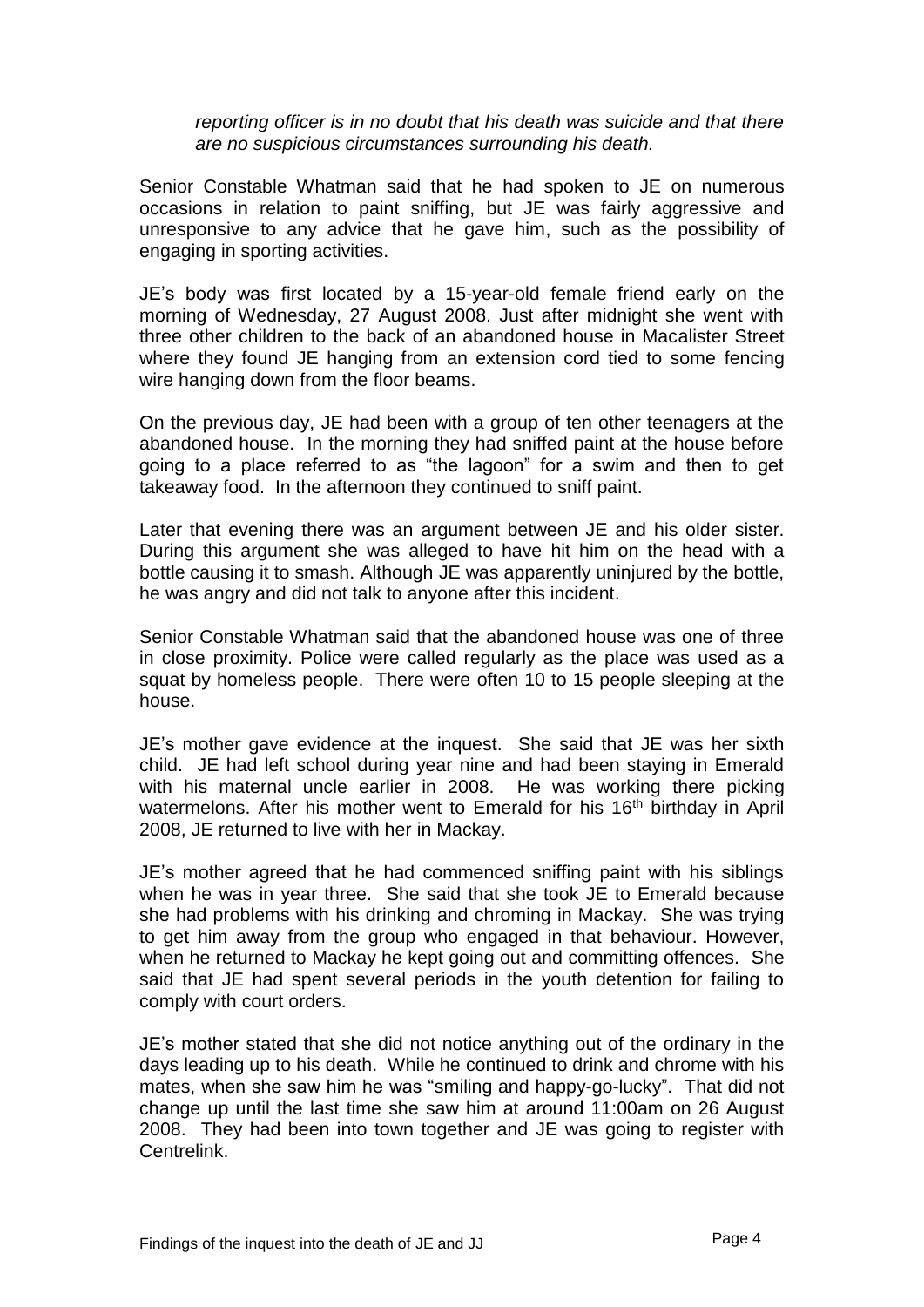JE's mother was unable to identify any reason why he would take his own life. He was a fit and healthy boy who had not been under medical treatment since his detention in Townsville in late 2007, which also coincided with his cousin's death. JE's mother said that he was very close to his cousin but did not remember him speaking of her death. He was not on any medication at the time of his death and continued to take great pride in his appearance.

JE's mother was unable to accept that he would end his own life but had no information to contradict the evidence given by Detective Senior Constable Whatman.

JE's friend Kimberley F gave evidence at the inquest. She said that on the day before his death they had been shopping and swimming at the lagoon in the afternoon. Kimberley F said that the group used to go to the abandoned house and sniff paint together. The paint was usually spray paint stolen from local stores.

Kimberley F said that the group was comprised of 10 to 15 young people. If they were not sniffing paint they would drink alcohol together. Kimberley F described the effect of paint as being "you would not really know what was going on around you" and you would "zone out from everything". Kimberley F's evidence was that when JE sniffed paint he did not get upset and he was generally a very happy person.

Kimberley F recalled the argument between JE and his sister on 26 August 2008. His sister had joined the group and JE was telling her to leave everyone alone and stop picking on them. She then hit him over the head with a glass bottle.

After this JE was very upset and angry. Kimberley F said she left the group to get JE some cigarettes from the city centre. She returned after an hour by which time the Queensland Police Service and ambulance officers were attempting to resuscitate JE.

Kimberley F's recollection was that JE had never said anything about harming himself. She said that JE and JJ did not associate frequently. JJ was not one of the boys who associated with the group who engaged in paint sniffing.

JE's friend Tess also gave evidence at the inquest. Her recollection was that the group of 10 to 15 had been sniffing paint at the abandoned house before lunch. They then went to the lagoon, then to Hungry Jacks and back to the abandoned house where they continued to sniff paint.

Tess' evidence was that sniffing paint "ruined people's lives" because they fought over anything when they were high and they hallucinated. She said that paint sniffing could make you depressed, especially when combined with drinking alcohol when it could make you angry and violent.

Tess said that JE was always happy and was never angry or upset. However, he did get visibly angry when his sister hit him with the bottle. In her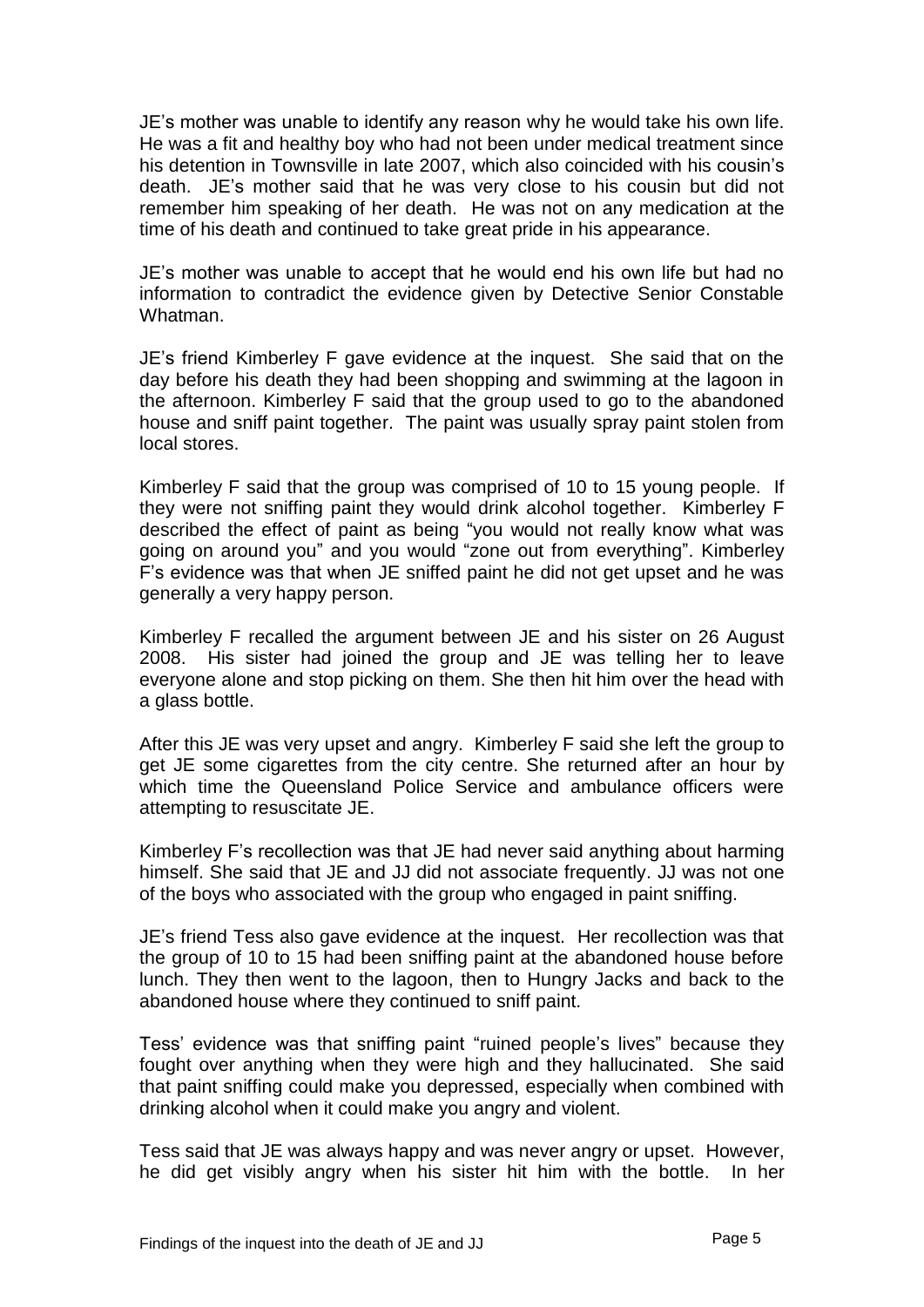statement to police she said that the bottle had smashed. JE did not fall over and did not seem to be all that hurt by what had happened - he was "more angry than anything".

Tess saw JE's sister run up the stairs into the house and JE followed her. JE later came back down the stairs from where he chased his sister, stating that he was not able to find her.

Evidence from the young people at the house at the relevant time was that soon after the altercation between JE and his sister the police arrived at the house, causing the group to scatter in different directions.

JE's cousin, Lawrence, also gave evidence at the inquest. He recalled that there were 13 or 14 young people at the abandoned house sniffing paint and drinking. After JE was hit with the bottle he chased his sister through the abandoned house but could not find her. He agreed that JE came out of the house after he was unable to locate his sister. The police arrived shortly afterwards and the group scattered. Lawrence did not see any person apart from JE's sister engaging in an argument with him.

Lawrence later returned to the abandoned house with some other young people and JE was located hanging from a cord attached to a piece of wire. Lawrence removed the cord from JE's neck and he fell to the ground. The police arrived soon after and commenced resuscitation.

#### <span id="page-7-0"></span>**Autopsy results**

On 29 August 2008 Dr Peter Fitzpatrick, pathologist, conducted an autopsy on JE's body. Dr Fitzpatrick determined the cause of death to be "ligature compression of neck (hanging)".

The autopsy report noted an abrasion with bruising on the left side of JE's forehead, 15 to 20mm above the left eyebrow. Encircling his neck was a shallow furrow approximately 6mm in diameter which passed approximately 70mm below the right earlobe across the front of the neck above the Adam's apple and was approximately 20mm below the left ear lobe. This was found to be consistent with having been caused by hanging.

Toxicology results revealed that JE had blood alcohol content of 38 mg/ 100ml. Benzene, ethyl benzene, toluene and xylenes were also detected. These substances are components of petrol and hydrocarbon-based solvents. THC, the main psychoactive constituent of cannabis, was also detected.

On 9 June 2009, Dr Ian Mahoney, Forensic Medical Officer, Clinical Forensic Medicine Unit, provided a report setting out an opinion on the toxicology report. Dr Mahoney gave evidence at the inquest. He observed as follows:

• the alcohol level of 0.038% was a low level that could produce some mild disinhibition and exaggeration of prevailing mood but was unlikely to have significant effects on the individual;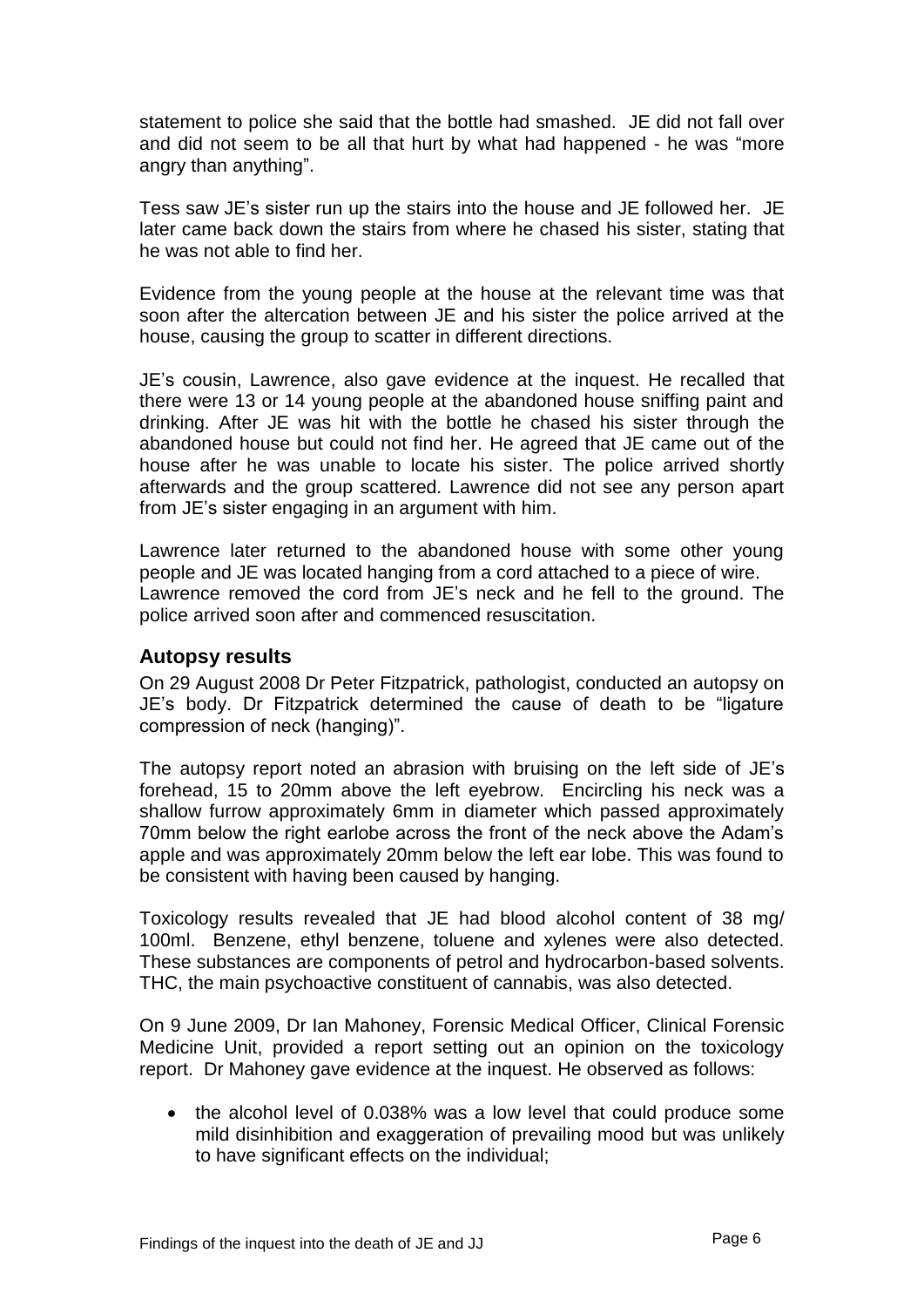- the organic solvents are found in a variety of domestic and industrial products such as paints and petrol and are central nervous system depressants. Inhalation causes an immediate high that usually wears off within an hour, and typically individuals experience disinhibition and excitement with confusion, disorientation and drowsiness occurring with higher doses:
- the use of solvents can make people exercise poor judgement. Because they are not focused on the consequences of their actions, they might take excessive risks or act on impulses that they would not normally act on;
- the use of solvents is associated with nerve damage in the brain and can result in permanent mood changes;
- it was not possible to infer that there was recent use of cannabis from the THC reading alone;
- long-term use of solvents can cause brain damage and mood changes, including depression.<sup>8</sup>

Dr Philip Storey, a forensic pathologist, gave evidence at the inquest after reviewing Dr Fitzpatrick's findings. He noted that Dr Fitzpatrick's findings supported that the cause of death was passive suspension or hanging rather than manual strangulation.

Dr Storey's opinion was that the presence of substances indicating petrol sniffing may have had some behavioural consequences but were unlikely to have immediate consequences in terms of cause of death.

#### <span id="page-8-0"></span>**Department of Communities - Child Safety Services Review**

In February 2009, the Department of Communities (Child Safety Services) completed a Systems and Practice Review. This involved a review of factors influencing that Department's service delivery to JE.

The Department was involved with JE and his family from November 2000. Its review identifies numerous risk factors, which include an extensive history of drug and solvent use from an early age, poor school attendance, a significant history of offending and criminal behaviour and involvement with the youth justice system.

The Department's review noted that JE's cousin committed suicide on 29 November 2007 in Mackay. JE was reported to be close to his cousin, who also associated with the same group of young people as JE.

The report noted that JE was in the youth detention centre in Townsville in November 2007, and it appeared that he was trying to suppress his grief when he was told of his cousin's death. This raised concerns as to whether he was able to appropriately grieve the death, particularly with family and friends.

Paula Giles, Manager of the Mackay Child Safety Service Centre, gave evidence at the inquest with respect to the Department's involvement with

<sup>8</sup> Exhibit D3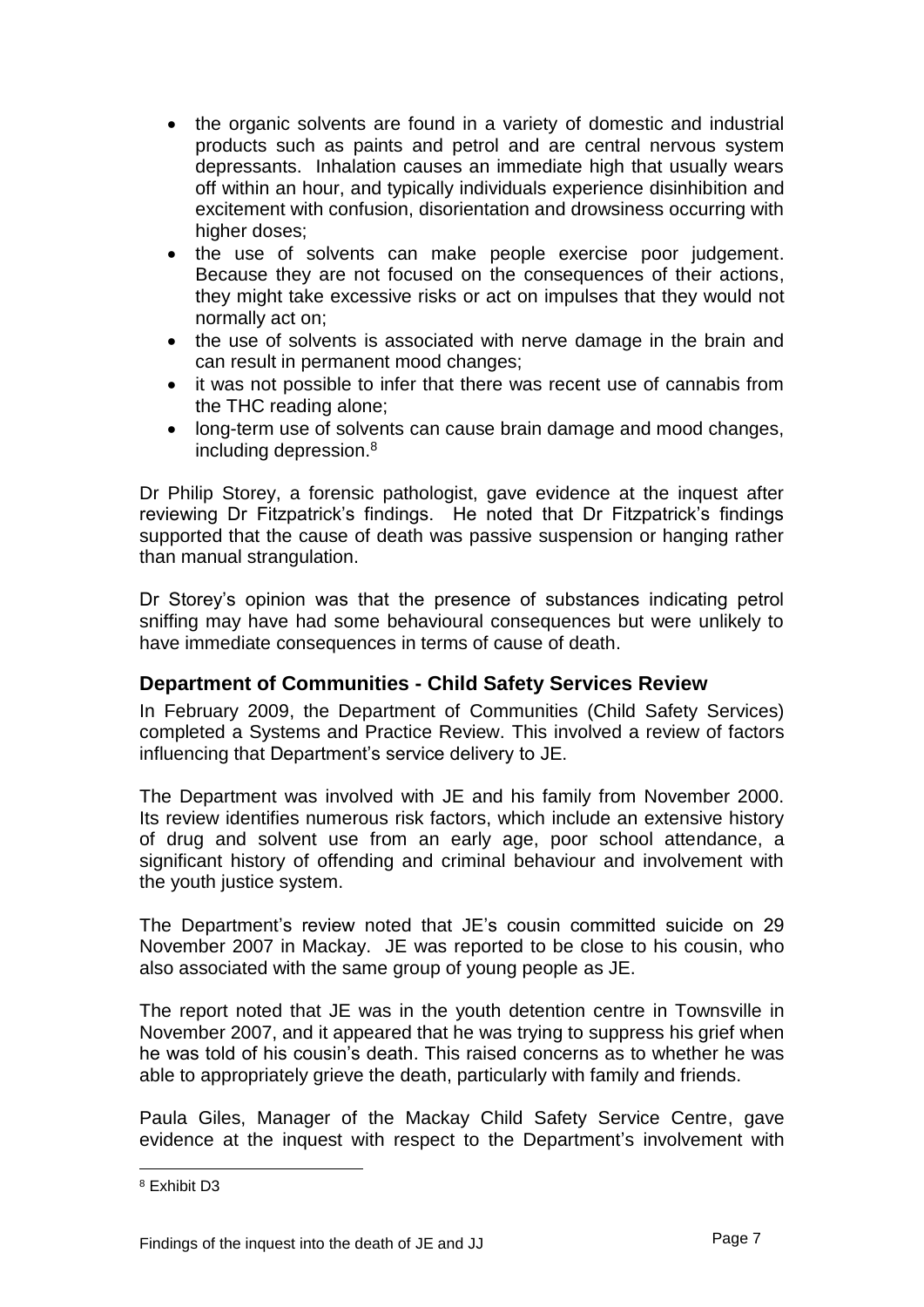JE's family. She informed the court that on 2 November 2000 there was an intake recorded which indicated that JE and his siblings were attending at a school after hours damaging school property. They had physically assaulted students at the school.

On 14 November 2000, the Department received a child protection notification following a visit by police to the family home where the children were found to be unattended, affected by alcohol and paint sniffing. JE would have been only eight years of age at this time.

In the follow-up assessment of these concerns JE's mother told the Department that she was powerless to stop the children's behaviour, and that she was aware that they were involved in offending and paint sniffing.

JE had also been expelled from school by this time. The Department recorded a risk of emotional and psychological harm, risk of physical harm, and determined that it should work with the family to address those issues. However, the family was subsequently reluctant to engage with the Department.

In January 2001, JE and his siblings were placed in voluntary care after his mother indicated she was unable to stop them from sniffing paint. Departmental officers visited the family home and noted that all the children were sniffing paint and were affected by it. However, the children were returned to their mother's care at the end of February 2001 at her request.

A family meeting was subsequently scheduled but JE's mother did not attend and a decision was made to cease involvement with the family.

The Department received further notifications in 2005 and 2006 in relation to extreme conflict between JE and his siblings and chroming at the family home. Both these allegations were substantiated. A decision was made to provide ongoing support to the family through an "intervention with parental agreement". Unsurprisingly, the family continued to be unwilling to engage with the Department.

In 2007 JE commenced several periods of detention at the Cleveland Youth Detention Centre at Townsville. It appears that because JE was in detention, and the Child Safety Officer's efforts to engage with his mother were unsuccessful, the Department closed its file.

Ms Giles acknowledged in her evidence that many different agencies had been involved with JE's family with limited effect. The Department had since adopted a "no wrong door" approach to service delivery which enabled more holistic case planning and intervention for families.

Ms Giles acknowledged that, although JE's family resisted engagement with the Department, more could have been done to provide assistance in terms of the high risk taking behaviour that was witnessed by Departmental officers.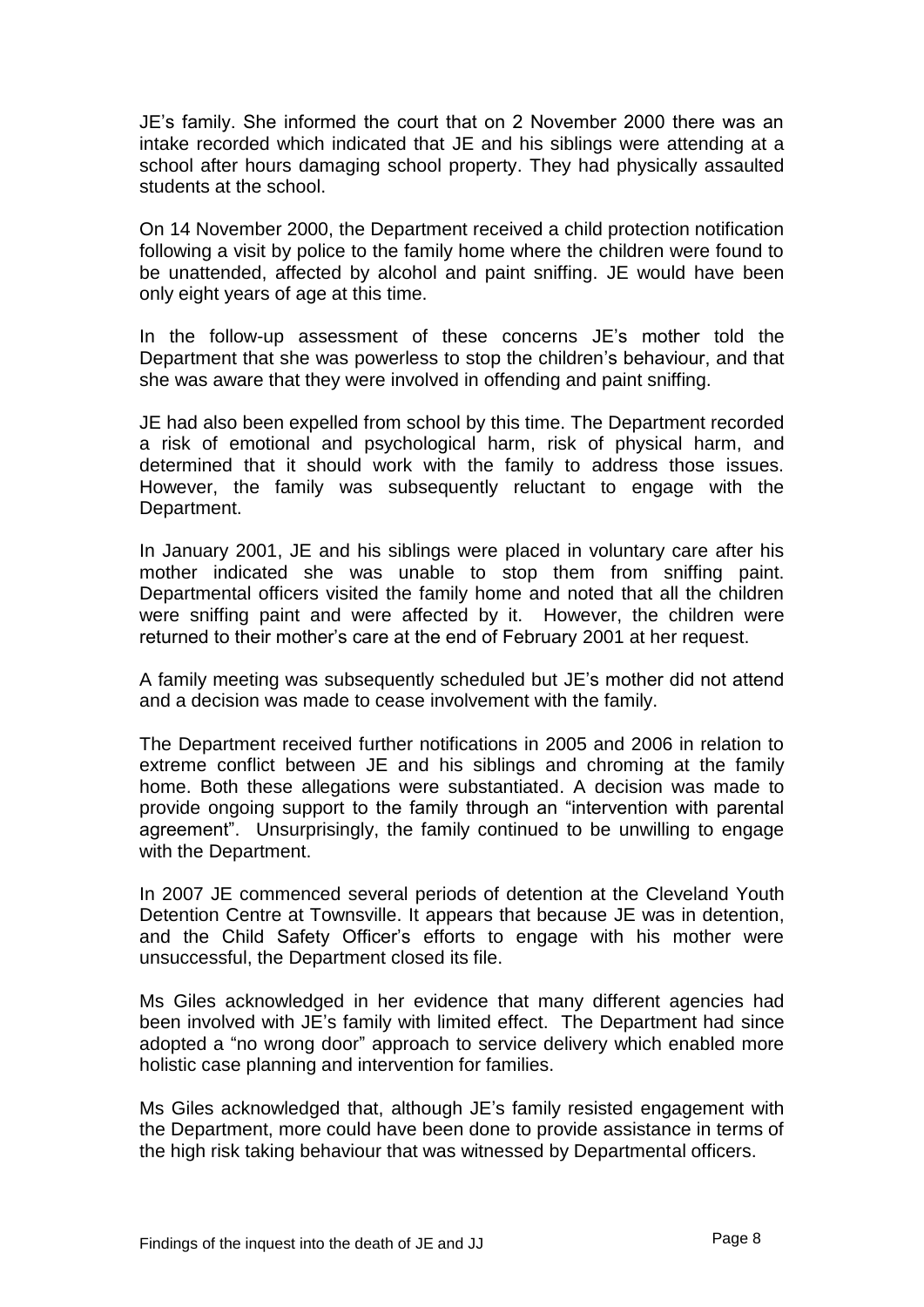The Court was also provided with a report of the Child Death Case Review Committee in August 2009. That Committee concluded that the actions or inactions of the service system were not linked to the JE's death, but that "the cumulative effect of the missed opportunities may have adversely affected the Department's service delivery to JE".

#### <span id="page-10-0"></span>**Youth Justice – Department of Communities**

Greg Strohal, Manager of the Mackay Youth Justice Service, Department of Communities gave evidence at the inquest.

Mr Strohal first met JE when he was in year two at school. Mr Strohal was then employed with the Education Department. He noted that JE's behaviour was very challenging for school staff to manage and included non-attendance and disciplinary issues within the classroom and school grounds.

He noted that JE had been subject to 11 supervised court orders and six of those orders were the subject of breach action. The breaches were primarily in relation to non-compliance with community service orders.

#### <span id="page-10-1"></span>**Further allegations concerning JE's death**

A letter from JE's mother dated 14 June 2011 was provided to the Coroners Court on 20 June 2011. In the letter JE's mother asserted that he would have been drowsy following the assault by his sister, and unable to reach the rafter from which he was hanging. She stated that in her view third parties must have been involved in his death.

Following the conclusion of evidence at the inquest the Coroner also received a letter from other members of JE's family dated 21 June 2011 expressing non-specific concerns about his death.<sup>9</sup> It was suggested that he had been in possession of a large sum of money that was not located after his death.

Attempts were made by the Queensland Police Service on a number of occasions to obtain statements from those who made the allegations in the letter of 21 June 2011. Appointments were made for these persons to attend to make statements but each time they failed to appear. Eventually, when officers attended at their address to take statements they refused to assist.

Having regard to the failure of the persons making the allegations to assist police, statements were obtained from other persons referred to in their correspondence to the Coroner. These persons were also generally reluctant to assist police.

The investigating officer, Detective Senior Constable Hambleton, concluded that nothing had come to his attention during the course of his inquiries to suggest that JE's death was accompanied by any suspicious circumstances.<sup>10</sup>

<sup>9</sup> Exhibit G2

<sup>10</sup> Report of DSC Hambleton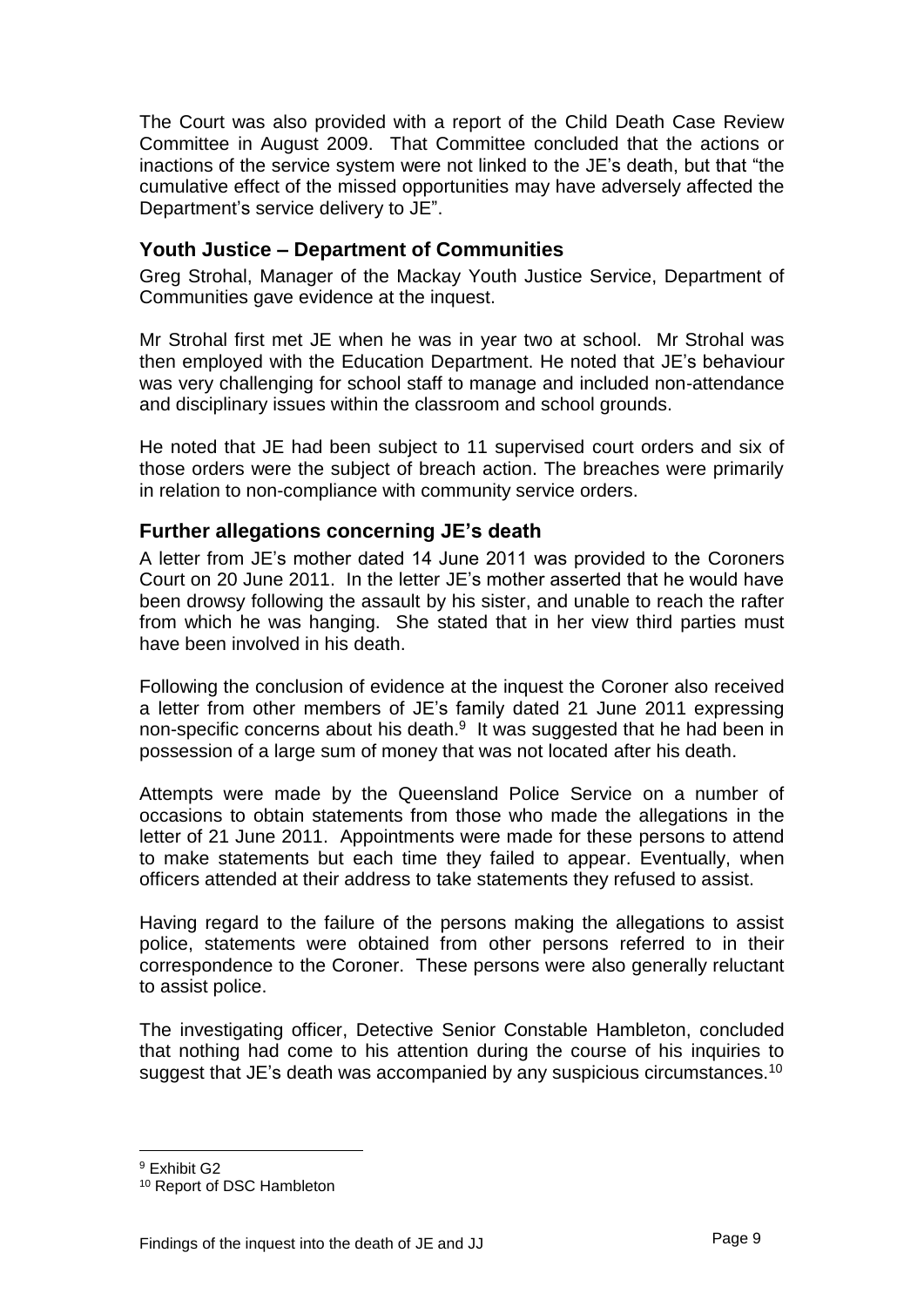#### <span id="page-11-0"></span>**Conclusions**

I have had regard to Detective Senior Constable Hambleton's report and the evidence of the young people who were with JE on the night of his death. That evidence indicated that there were no persons apart from members of his peer group present prior to his death.

I have also considered the findings at autopsy which indicate that that the cause of death was hanging, in particular the evidence of forensic pathologists that the cause of death was passive suspension or hanging rather than manual strangulation.

I conclude that third parties were not involved in JE's death.

There was no evidence that JE had ever discussed suicide with his peer group. There was no evidence that he gave any indication that he may have contemplated suicide. Similarly there is no evidence of a history of self-harm or suicide attempts.

JE's background did give rise to a number of risk indicators including a breakdown in family relationships, substance abuse, incarceration, unemployment, interpersonal conflict and the recent loss of a relative to suicide. While these factors were present it was not possible to predict that JE would actually take his own life.

This conclusion is supported by the evidence of Mr Strohal that in the week leading up to his death he appeared to be doing well, and on one view appeared to have turned a corner. For five working days in a row leading up to the day when he died he had attended and performed community service.

As noted below, Dr De Gioannis, Psychiatrist, considered that JE's death was preceded by anger as a result of the argument with his older sister and intoxication from a combination of alcohol and other substances.

I agree with Dr De Gioannis' conclusion that JE's suicide appears to be purely impulsive following of the loss of the normal process of inhibition produced by paint sniffing and alcohol.

Because of the death of his cousin on 29 November 2007, it is also possible that JE was more disposed to consider suicide in the circumstances that arose after sniffing paint, becoming disinhibited, and then being upset following the altercation with his sister.

#### <span id="page-11-1"></span>**Findings required**

The *Coroners Act* requires that I find, as far as is possible, who the deceased person was, how he died, when and where he died, and what caused his death. As a result of considering all the material contained in the exhibits and the evidence given by the witnesses, material parts of which have been summarised above, I am able to make the following findings.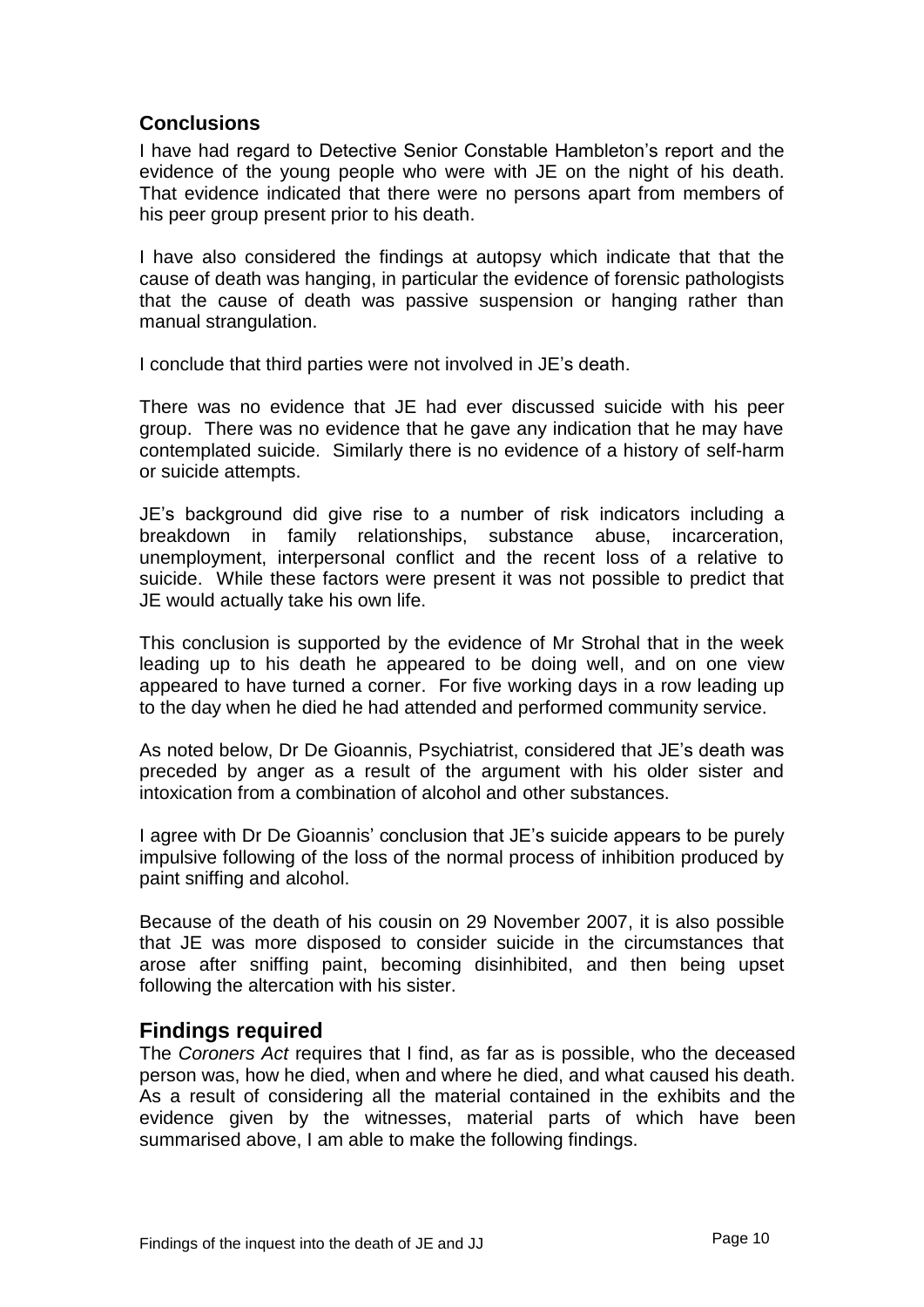<span id="page-12-1"></span><span id="page-12-0"></span>

| <b>Identity of the deceased</b> – The deceased person was JE |                                                                                                                                                                                                                                                                            |
|--------------------------------------------------------------|----------------------------------------------------------------------------------------------------------------------------------------------------------------------------------------------------------------------------------------------------------------------------|
| How he died $-$                                              | He died after a period of prolonged paint<br>sniffing with a group of other young people in<br>Mackay. While under the influence of solvents,<br>he became angry after he was assaulted by his<br>sister. When he became separated from the<br>group he took his own life. |
| Place of death -                                             | Macalister Street, Mackay in Queensland                                                                                                                                                                                                                                    |
| Date of death-                                               | He died on 27 August 2008                                                                                                                                                                                                                                                  |
| Cause of death -                                             | He died from hanging                                                                                                                                                                                                                                                       |

#### <span id="page-12-4"></span><span id="page-12-3"></span><span id="page-12-2"></span>**JJ**

#### <span id="page-12-5"></span>**Background**

JJ was the youngest of five children. He lived with his mother and brother, who was one year older than him. Prior to his death, JJ's mother was employed in Moranbah and, as a consequence, JJ and his brother would spend most of their time alone.

JJ was a talented artist. An exhibition of his works was hosted at Artspace in Mackay three years after his death.

#### <span id="page-12-6"></span>**The Evidence**

The inquest heard evidence from a number of JJ's friends.

Krystal described herself as a good friend of JJ. She had known him for about four years and was aged 22 years at the time of his death. Krystal lived in a house that backed on to a CWA Hall in Mackay. Her brother, Mark, was a friend of JJ and had taken his own life at the hall in September 2008.

On 20 December 2008, Krystal woke at 8:00am. Her sister, Kimberley W, told her that she had seen their brother's bike over the back fence. Her sister asked her for the keys to the back gate. Together they went to retrieve their brother's bike when they saw JJ hanging from the rafters of the CWA building. They returned to their home and called 000 and JJ's mother.

Krystal's evidence was that on 19 December 2008, JJ was at her home and they were talking about him returning to Mount Isa and about how much he missed Mark. They were not drinking alcohol. JJ left at about 8:30pm and Krystal did not see him again that night.

Kimberley W was also JJ's friend. She was aged 15 years at the time of JJ's death. Her evidence was that, as far as she knew, JJ had been drinking with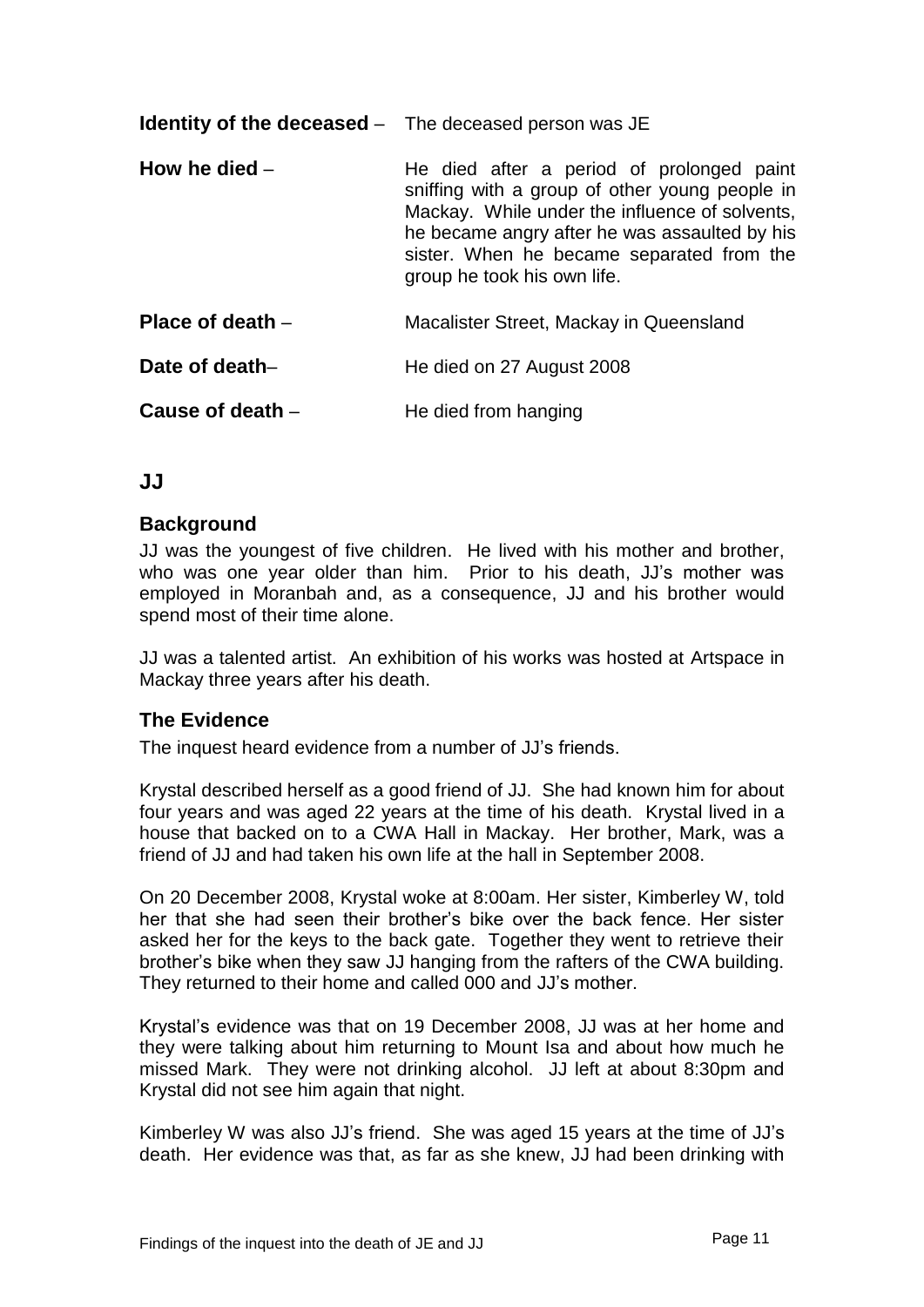her brother the night before he died. This may have been after JJ left their home.

JJ had borrowed her brother's bicycle at around 2:00 or 3:00am. He came to her home and asked her for a smoke and to call him a taxi. She stated that just before he left he asked her to tell his friends that he loved them and then left. She said that he seemed "a little bit drunk".

According to Kimberley W, JJ and her brother, Mark, were best mates. She said "I guess if you wanted to be dead that's probably the place he would do it". She said he had not spoken to her about suicide but was aware that he had spoken to others while he was under the influence of alcohol.

Senior Constable Ryan Mortimer gave evidence at the inquest. He said that he spoke with JJ's mother after she arrived at the scene of his death. She told him that JJ had been working in the Mount Isa area for some time and had returned to Mackay to collect a few belongings before returning to Mount Isa. JJ's mother told police that he had made three attempts at suicide over the past four months. He had been seen by mental health staff in Mackay and Mount Isa, but was released on each occasion.

JJ's mother gave evidence at the inquest. JJ's mother said that after his friend Mark died she thought it was best for him to go and live with her sister in Mount Isa, where he obtained an apprenticeship as an auto electrician. However, he was arrested by police after drinking and called her. She went to Mount Isa for two weeks and JJ said that he wanted to come back to Mackay to say goodbye to his friends and then return to Mount Isa to finish off his apprenticeship.

JJ's mother said that he had been depressed following Mark's death in September 2008. He had not been with Mark on the night that he died and felt responsible for his death. JJ's suicide took place in the same location and manner as that of Mark. JJ had expressly stated to his mother that he planned to kill himself after Mark's death.

JJ's mother said that on the day after Mark died she took JJ to the morgue because he wanted to see Mark's body. After this JJ went out with a bunch of boys and, according to his mother, they got "absolutely wasted" and JJ was threatening to harm himself. An ambulance was called to take him to the hospital but he left before being assessed.

JJ's mother had subsequently attempted to have him engage with mental health workers but he was suspicious and concerned that she was trying to get him locked up in a secure facility. She said that when workers visited the home he would "tell them what they wanted to hear, that he was okay, or he would were just run away". She said that she was informed by people from the mental health branch that they were "unable to help JJ until he actually attempted to kill himself".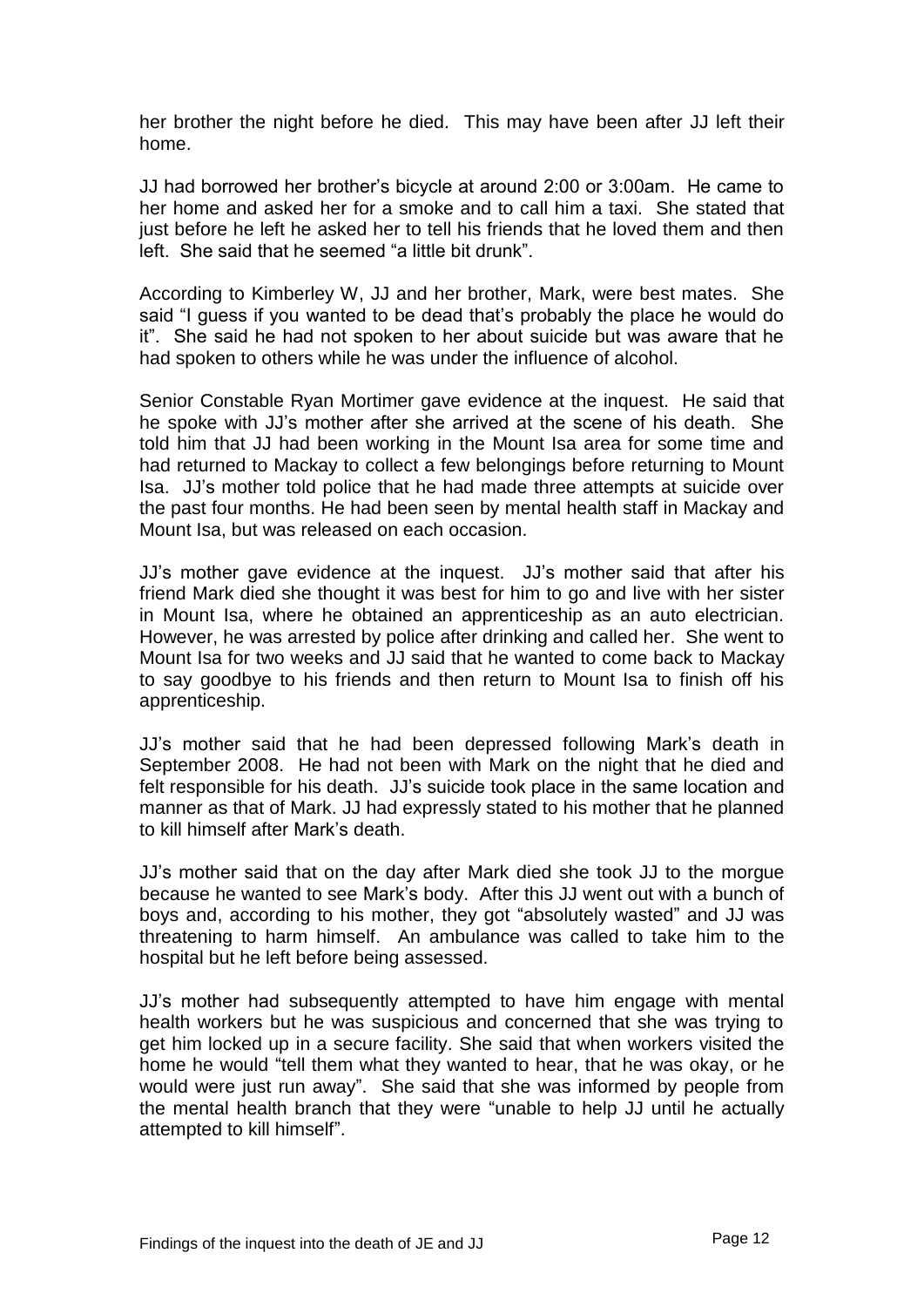After this JJ's mother engaged with the Youth Information and Referral Service (YIRS) and asked if they would be able to assist. She also sought assistance from the Queensland Police Service who would come around and visit on a welfare check.

JJ's mother recalled that in November 2008 at Mount Isa JJ became upset after being assaulted by three other young men. He had returned home and grabbed a knife and was going to "hunt them down". After JJ's mother tried to take the knife from him he held it against his throat and then stabbed himself in the arm. JJ underwent a mental health assessment at the Mount Isa Hospital but was not admitted. She and JJ caught a train back to Mackay two days later.

According to JJ's mother, he told the mental health worker who assessed him that he had acted like that because he was under the influence of alcohol, and that he was okay, so they released him.

When asked at the inquest if anything could have been done to prevent JJ from committing suicide his mother indicated that a facility such as Headspace would have assisted because JJ was under the impression that he would be locked in a psychiatric ward if he sought help.

#### <span id="page-14-0"></span>**Threats of suicide - 2 September 2008, Mackay**

On the day after his friend Mark committed suicide, JJ was taken to the Mackay Base Hospital by the Queensland Ambulance Service after he threatened to commit suicide at his home.

Mackay Hospital and Health Service records indicate that JJ was questioned by paramedics at his home. He advised he would be okay and did not intend to harm himself.

He was subsequently transported to the Mackay Base Hospital. He ran away from the hospital before being assessed by mental health staff. Police were advised of an authority to return him to the hospital on 3 September 2008 at 12:00pm. This authority expired at 6:50pm on 3 September 2008.

Enquiries were then made with a YIRS counsellor, Jeff Lawton, who told police that he had known JJ since he was a young child and had spent a lot of time speaking with him. Mr Lawton believed that JJ was not going to harm himself. In his view, while he was grieving the loss of his friend, he was not suicidal.

Staff from the Mackay Mental Health Unit then advised police that if JJ was in the company of his family they did not think he was at risk and no further concerns were held for his welfare. It appears that it was considered there was no need to have him assessed in the circumstances, and the authority to return previously issued was recalled.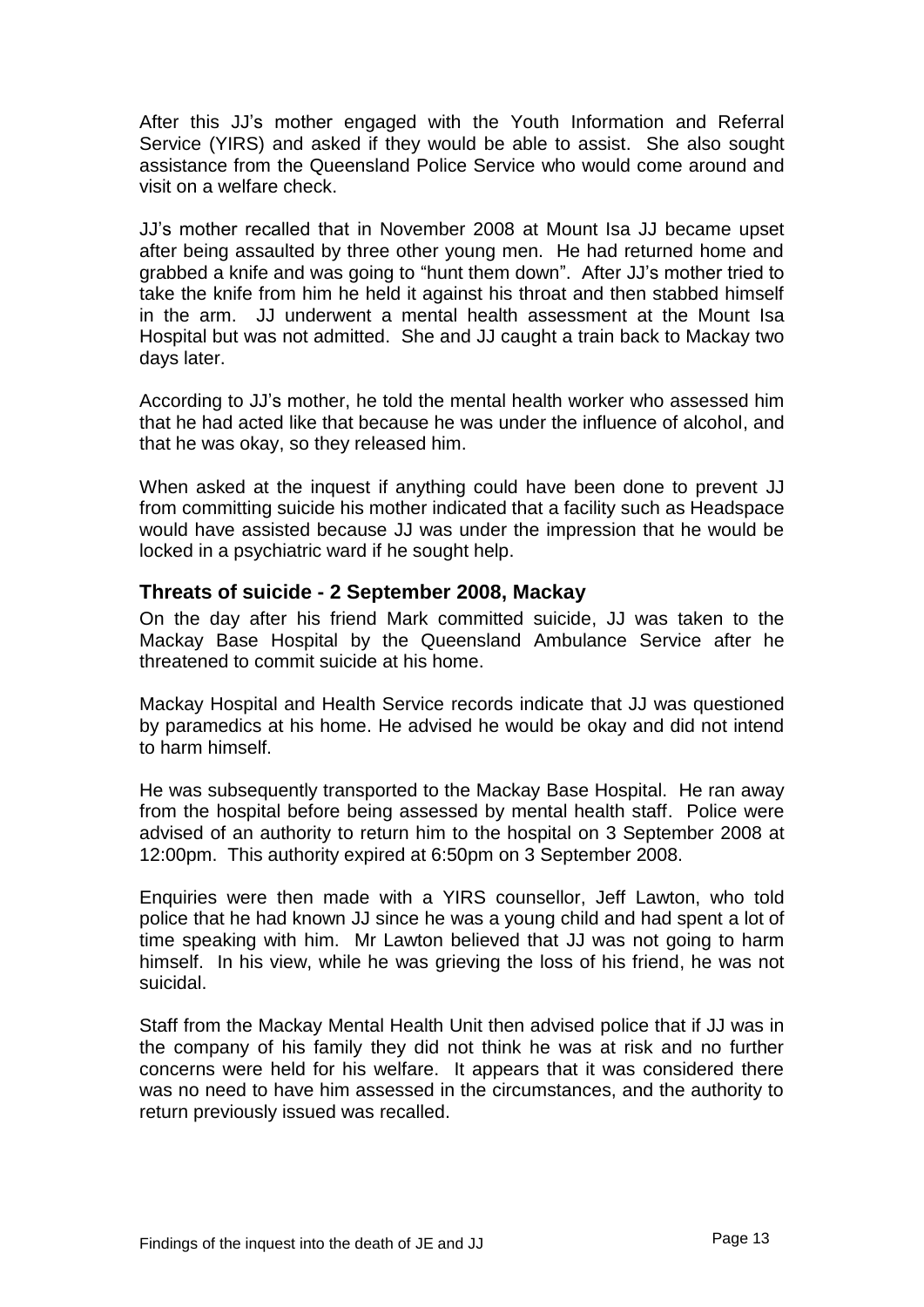#### <span id="page-15-0"></span>**Attempted suicide – 14 October 2008, Mt Isa**

JJ was taken by ambulance to the Mount Isa Hospital on 14 October 2008 at 10:44pm. Notes from the Mount Isa Hospital Emergency Department record that he stated that two of his friends had recently committed suicide. The notes also record that JJ's aunt stated that he was grieving but he would not acknowledge it.

The Mount Isa Hospital recorded that JJ was walking home when he saw a piece of wire cable and suddenly felt that he wanted to die. He tied the cable around his throat and the other end around the top of a fence and was slipping in mud. He started to choke and get dizzy when a friend came along and untied the cable.

On 15 October 2008, a document was completed at the Mount Isa Hospital, entitled "Report of a Reasonable Suspicion of Child Abuse and Neglect." This document noted that JJ was heavily intoxicated on presentation to the hospital. After arguing with his sister's partner he was walking home and found a wire cable. He had denied drug use, but reported that recently two of his friends had completed suicides. JJ stated that he "wanted to join his best friend who committed suicide by hanging a month ago".

According to a document completed on 17 October 2008, by the Mount Isa Hospital's Child Protection Liaison Officer, JJ was reviewed by Community Youth Mental Health when he was sober. He was assessed at the time of discharge to have a low suicide risk. A follow-up with the mental health team was arranged.

JJ was then followed up by an Aboriginal liaison officer attached to the mental health service. JJ indicated that he was working as a panel beater and he had agreed to commence boxing training. His service episode was then closed on 23 October 2008.

#### <span id="page-15-1"></span>**Further self-harm – 21 November 2008, Mt Isa**

On 21 November 2008, police were called after JJ had been throwing knives at cars and cutting himself. He informed police that he wanted to kill himself and he was detained for the purpose of an emergency examination order at 8:10am and transported to the Mount Isa Base Hospital.

JJ was examined at the Mount Isa Mental Health Service at 1:30pm on 21 November 2008. However, a decision was made by the authorised mental health practitioner not to complete assessment documents because the emergency examination order had expired prior to examination. Staff were waiting for his alcohol level to subside. He was again assessed as not suffering from a mental illness.

The Mount Isa Hospital's notes indicate that JJ's mother arrived to take him home to Mackay. JJ was happy to be discharged to his mother's care. The notes also record that four of his friends had recently committed suicide by hanging and that he was "teary".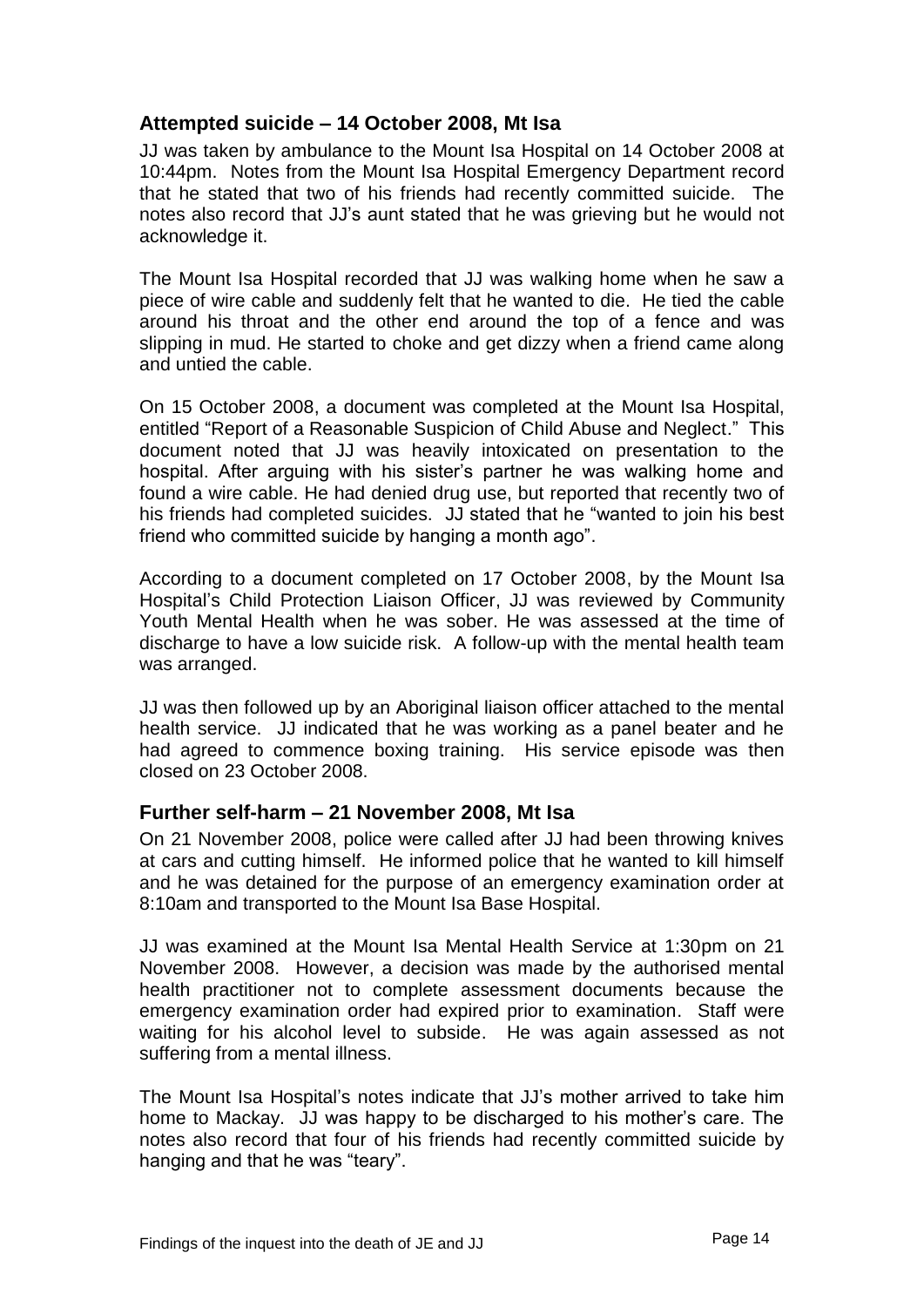Clinical notes prepared by the psychologist who reviewed JJ indicated that there were no abnormal perceptions or thought content, and no evidence of suicidal ideation. However, he did express an intention to harm an unspecified person. The psychologist noted that JJ had insight into his presenting problems - namely alcohol abuse and lack of coping skills. Risk of suicide was flagged as "none" and overall assessment of risk was "medium".

It was resolved that JJ would travel to Mackay with his mother and his case was closed to the Mount Isa Mental Health Service.

Despite the fact that JJ had been taken to the Mt Isa Hospital on two occasions, there is no record of any consideration being given to a referral to the Mackay Community Youth Mental Health Service, or any other appropriate service, for follow up on his return to Mackay.

#### <span id="page-16-0"></span>**Department of Communities Review**

Like JE, JJ had extensive involvement with the youth justice system. He was first placed on probation in 2003 at the age of 10. His offending behaviour continued and he received a total of 17 supervised orders and detention orders. He had been remanded in custody at the Townsville Youth Detention Centre between December 2007 and June 2008.

Department of Communities' records indicate that JJ had been excluded from school since 2006. The records also indicated that there were significant issues with non-compliance, and several of his supervised orders were breached. The main factors identified as contributing to his offending behaviour were lack of structured activities, parenting and supervision issues, peer associations, alcohol misuse, poor impulse control and anger management issues.

The Department of Communities (Child Safety Services) completed a case review of its involvement with JJ in March 2009. The review document noted that case reviews, as opposed to a root cause analysis, were conducted and there was limited potential for identifying and modifying any substantive systemic or practice issues, and there was limited educative value in conducting a broader root cause analysis.

The review document sets out a significant involvement of the Department with JJ and his family, particularly when he was an infant.

The notes for the period for October 2008 to 11 December 2008 include the following entry:

*CP suicide risk alert: Subject child attempted to hang himself while heavily intoxicated after an argument with his sister's partner. He was taken to hospital by ambulance and reviewed by mental health services. Recorded that the subject child had made a previous suicide attempt in March 2008 by jumping from a balcony. Alcohol problem and intoxication identified in relation to this attempt also. In August 2008*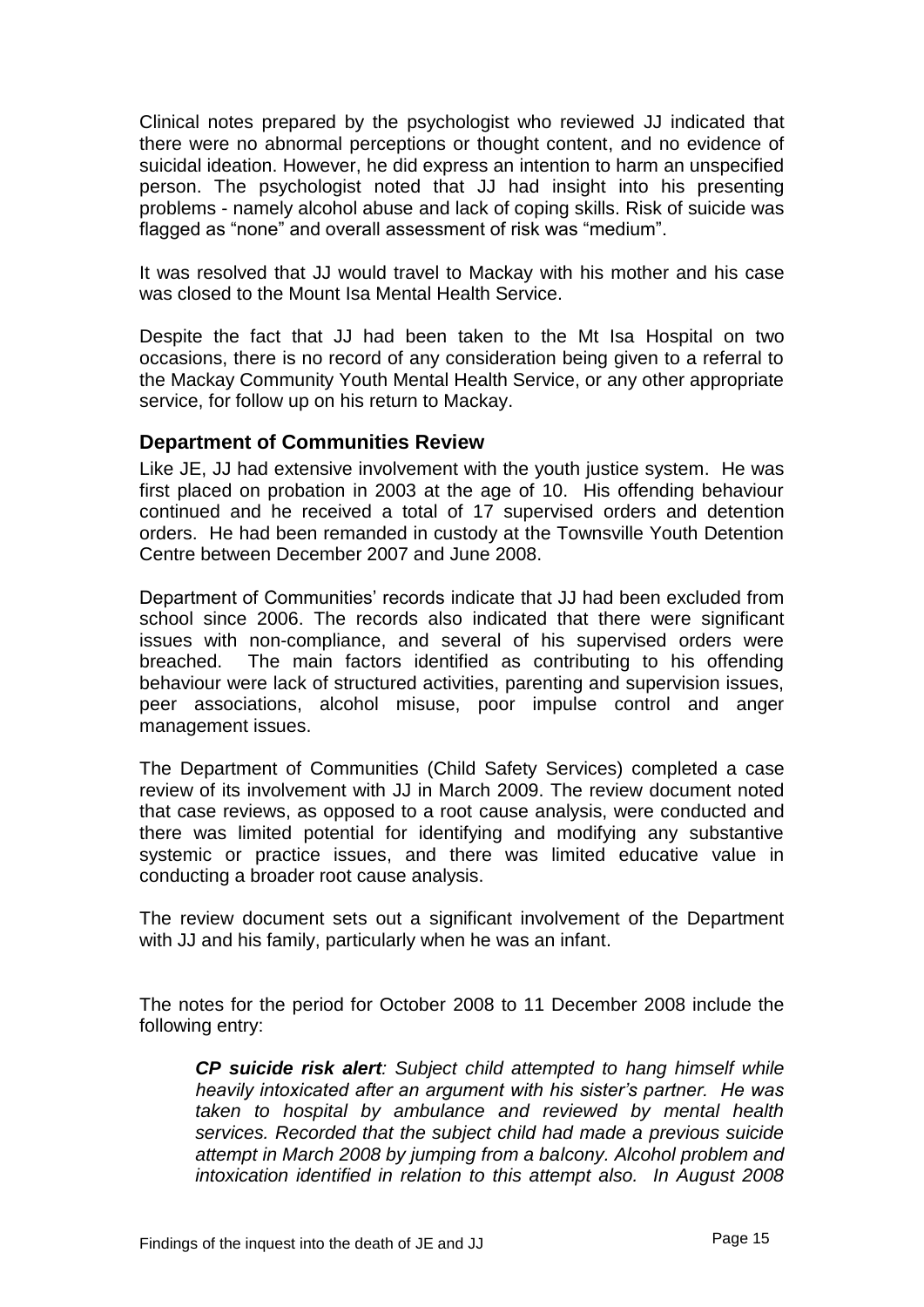*the subject child expressed suicidal ideation to his mother. In September 2008 a friend of the subject child suicided after asking the subject child to come and see him. The subject child was reported to feel substantial guilt for not going to see him when asked.*

*Youth Justice Services had recorded suicide risk alerts in relation to all of the above incidents. YJS had developed a risk management plan in relation to the previous suicide attempt involving CYMHS and ATODS engagement and YJS caseworker to facilitate counselling support.*

A further entry relating to 21 November 2008 recorded that the Youth Justice Service in Mount Isa was contacted seeking information regarding the involvement of the Department, and advice was provided that there was no current Department of Child Safety involvement.

The Child Death Case Review Committee subsequently reviewed the Department of Communities (Child Safety Services) review of its involvement with JJ. That Committee agreed that JJ's death was not linked to any action or inaction of the service system.

However, concern was expressed about the failure to assess JJ's mental health following his suicide attempt in September 2008. This was referred to the Health Quality and Complaints Commission by the Commission for Children and Young People and Child Guardian.

The Committee was also of the opinion that Child Safety Services should have conducted an assessment of JJ's protective needs following his further suicide attempt on 14 October 2008.

The Committee also referred several service system issues it considered required further action to the Child Safety Directors Network.

#### <span id="page-17-0"></span>**Youth Justice – Department of Communities**

Greg Strohal noted that JJ had been subject to 17 supervised orders, and 9 of those orders were the subject of breach action.

JJ had been in youth detention on remand from 2 February 2008 for a period of 4 months. On 22 August 2008 he was sentenced in relation to the violent assault of a 16 year old male in Mackay that took place in late 2007. Following release from detention he was subject to a probation order.

Mr Strohal's evidence was that in the two years prior to his death JJ was reluctant to engage with Youth Justice workers. He had discussed suicidal ideations with his case workers, leading to suicide risk alerts being placed on his file.

However, Mr Strohal's evidence was that Youth Justice's primary focus was on addressing the offending behaviour of young people. Youth Justice found it particularly challenging to engage with young offenders who lacked structure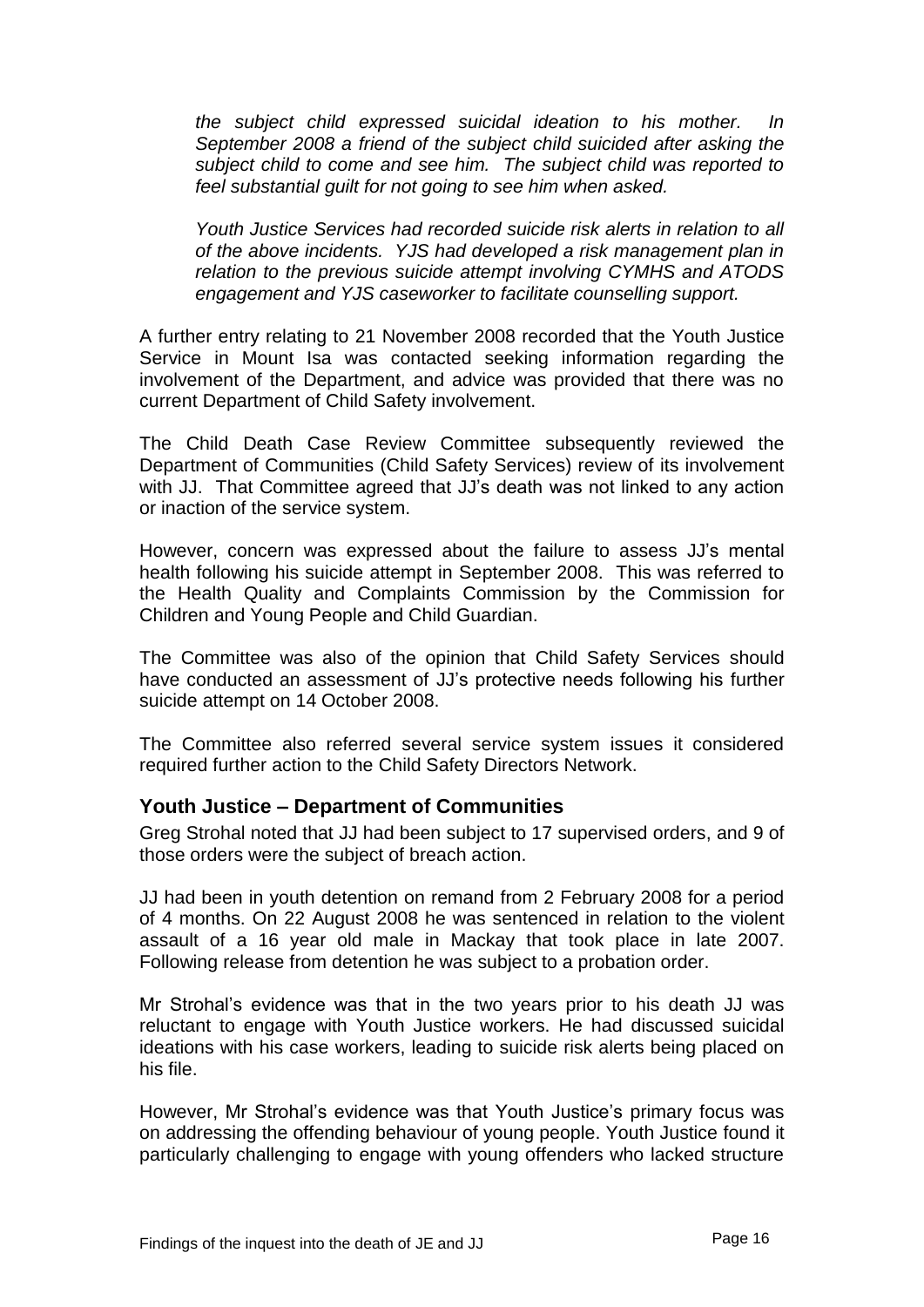in their life. He also noted that many young men involved in the youth justice system lacked suitable male role models.

#### <span id="page-18-0"></span>**Autopsy results**

On 23 December 2008, Dr Peter Fitzpatrick, pathologist, conducted a postmortem examination at the Mackay Base Hospital. He recorded the cause of death as ligature compression of the neck due to, or as a consequence of, hanging.

A toxicology report recorded that no drugs were detected but that alcohol was detected at a concentration of 136 mg/100ml of blood.

Dr Philip Storey, an experienced forensic pathologist, gave evidence at the inquest after reviewing Dr Fitzpatrick's findings in relation to JJ's death. He noted that Dr Fitzpatrick's findings supported that the cause of death was passive suspension or hanging rather than manual strangulation.

Dr Ian Mahoney's evidence was that JJ's blood alcohol concentration may have resulted in mood changes and an increased tendency to take risks. It would also have caused the exaggeration of any prevailing depressed mood.

#### <span id="page-18-1"></span>**Conclusions**

There is clear evidence that JJ was deeply distressed following the death of his friend, Mark. He spoke to a number of people about missing Mark and the sense of guilt he felt because he was not with Mark on the evening of his death.

Like JE, JJ's life was marked by a range of problems including engagement with the criminal justice system, depression, and estrangement from his family.

JJ had expressed the intent to take his life to his mother and a number of other persons. He had willingly relocated to Mount Isa, at his mother's suggestion, to remove himself from negative influences in Mackay.

His intent to take his own life manifested itself at particular times of crisis, when he was affected by alcohol and in conflict with family members. There had been several previous incidents where he had self-harmed including an attempt to hang himself in October 2008.

It appears that on the night of his death he had formed the intention to end his life when he asked Kimberley W to convey to his friends that he loved them. It is particularly significant that he used the same method to end his life and the identical location as his friend Mark.

I have had regard to the Queensland Police Service report and the evidence of the young people who knew JJ. I have also considered the findings at autopsy which indicate that that the cause of death was hanging. I find that no other person was involved in JJ's death.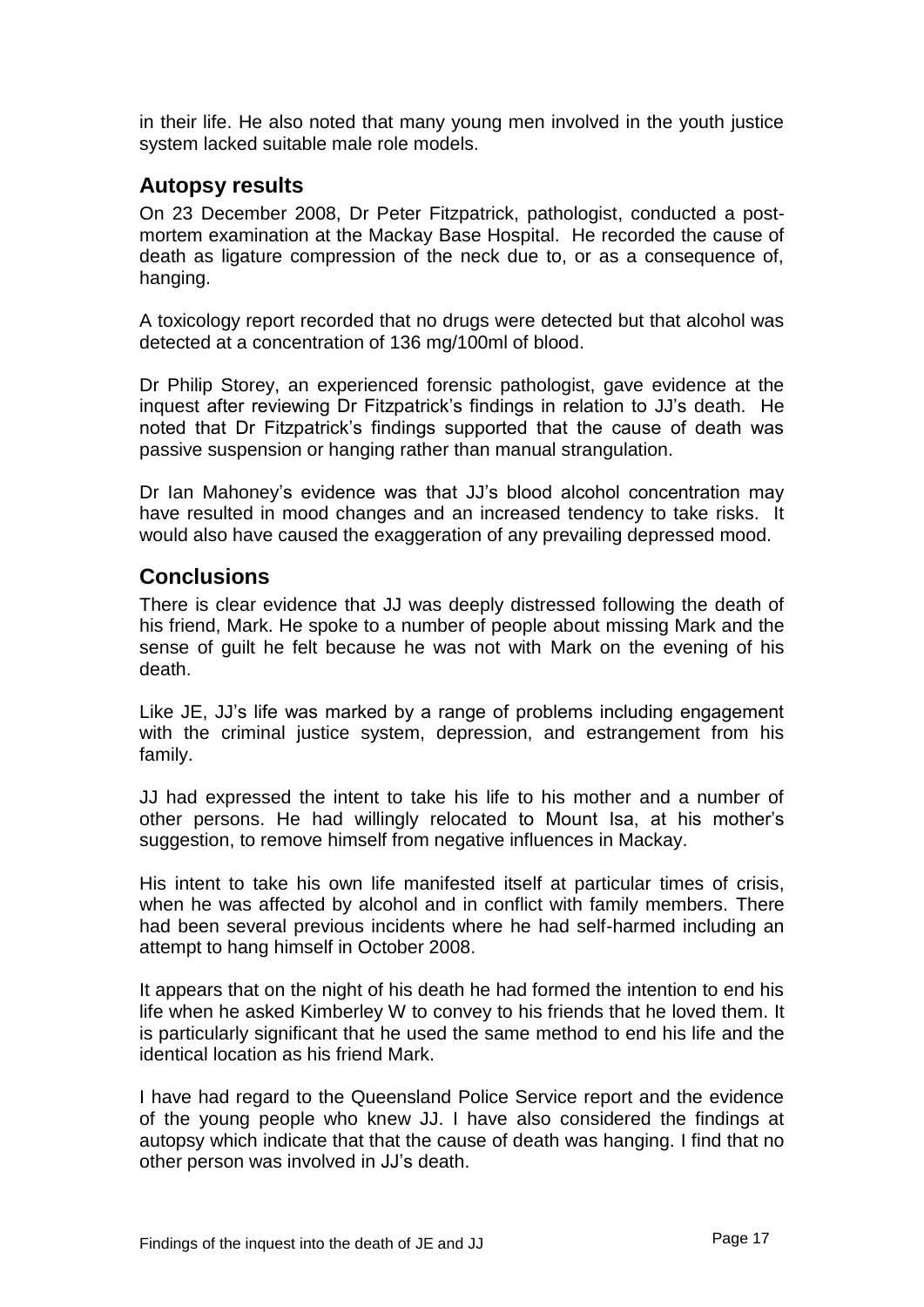## <span id="page-19-0"></span>**Findings required by s. 45**

As a result of considering all the material contained in the exhibits and the evidence given by the witnesses, material parts of which have been summarised above, I am able to make the following findings.

<span id="page-19-1"></span>**Identity of the deceased** – The deceased person was JJ

<span id="page-19-2"></span>**How he died** – **JJ** was deeply affected by the death of his friend Mark in September 2008. He expressed a specific intent to end his own life. After several subsequent episodes of self-harm he was assessed as not suffering from a mental illness. On 20 December 2008 he hanged himself at the location of Mark's death while under the influence of alcohol.

<span id="page-19-3"></span>**Place of death** – **Palmer Street, Mackay in Queensland** 

<span id="page-19-4"></span>**Date of death–** He died on 20 December 2008

<span id="page-19-5"></span>**Cause of death** – **He died from hanging** 

#### <span id="page-19-6"></span>**Expert Review - Australian Institute for Suicide Research and Prevention**

A review of JE and JJ's deaths was conducted by Dr Angelo De Gioannis, Consultant Psychiatrist, and lecturer at the Australian Institute for Suicide Research and Prevention. 11

Dr De Gioannis considered that JE's death was preceded by anger as a result of the argument with his older sister and intoxication from a combination of alcohol and illicit substances. Both factors have been found to increase the risk of suicide, particularly in young men.

Dr De Gioannis considered that JE's suicide appeared to be purely impulsive, which can occur as a result of the loss of the normal process of inhibition produced by both alcohol and inhaled solvents. Dr De Gioannis considered there is no evidence that JE was experiencing suicidal ideation prior to his death and that his cousin's suicide in 2007 was not sufficiently proximate to have played a significant role.

On the other hand, Dr De Gioannis concluded that JJ's death appeared to have followed a completely different path. In the weeks preceding his death JJ appeared to be going through significant grief following the loss of a number of important people in his life. It is clear that a large number of family members, clinicians and government agency staff were aware of the level of risk that JJ displayed.

<sup>11</sup> Exhibit D4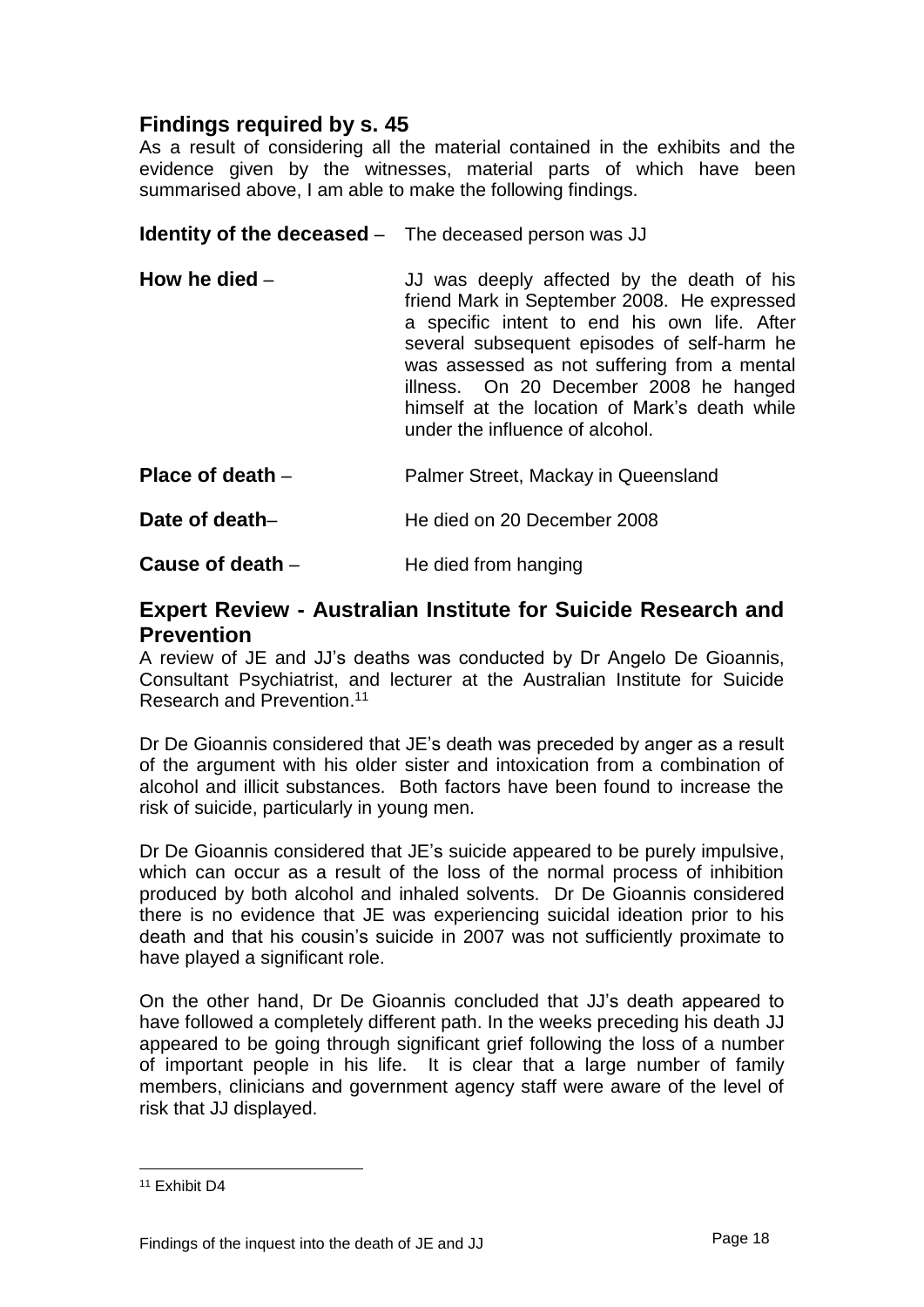It was not clear to Dr De Gioannis how much effort was put into trying to engage JJ in treatment and support strategies, or whether he was willing to accept any help that was offered. Dr De Gioannis was not able to conclude what admission to a psychiatric unit would have achieved, but it may have assisted in enabling a more accurate assessment of his mental health.

Dr De Gioannis identified several common aspects of JE and JJ's background:

- *Both appeared to receive limited adult supervision and guidance and when contact was made with the adult world the outcome was usually superficial or hostile. Their primary relationships were with their peer group. It is possible in both cases that the loss of support and*  validation offered by their peers may have contributed to the *development of the sense of hopelessness and from that suicide was the only solution.*
- *Both were exposed to alcohol and illicit substances from a very young age. The developing brain is extremely susceptible to damage substances induce on the neurological system. The impact of that kind of damage can often be seen both intellectually and emotionally.*
- *Most importantly, both of them by the time they had died had accumulated many of what are known as significant risk factors for suicide such as isolation, substance abuse, incarceration, unemployment, low socio-economic status, past history of deliberate self-harm and suicide attempt, interpersonal conflict, and recent loss of a friend or relative to suicide.*

Dr De Gioannis concluded that contagion was not relevant to JE's death. In in relation to JJ's death it was possible to speculate that contagion was relevant as the death emulated the method and location of the suicide of his friend three months earlier.

Contagion refers to the process by which a prior suicide or attempted suicide facilitates or influences suicidal behaviour in another person. In 2013-14 contagion was identified as a potential factor for seven of the 23 children and young people aged between 10 and 17 who suicided in Queensland.<sup>12</sup>

With respect to prevention strategies, Dr De Gioannis concluded that JE's death would have been very difficult to predict. A greater level of adult supervision and restricted access to alcohol and illicit substances would have assisted.

With respect to prevention strategies arising from JJ's death, Dr De Gioannis concluded that every possible effort should be made to identify and approach individuals who require help following the suicide of a loved one.

He considered that whenever individuals, particularly young men, expressed distress in the way that JJ did leading up to his death, it is imperative not to

<sup>12</sup> *Queensland Child Death Register (2013–14)*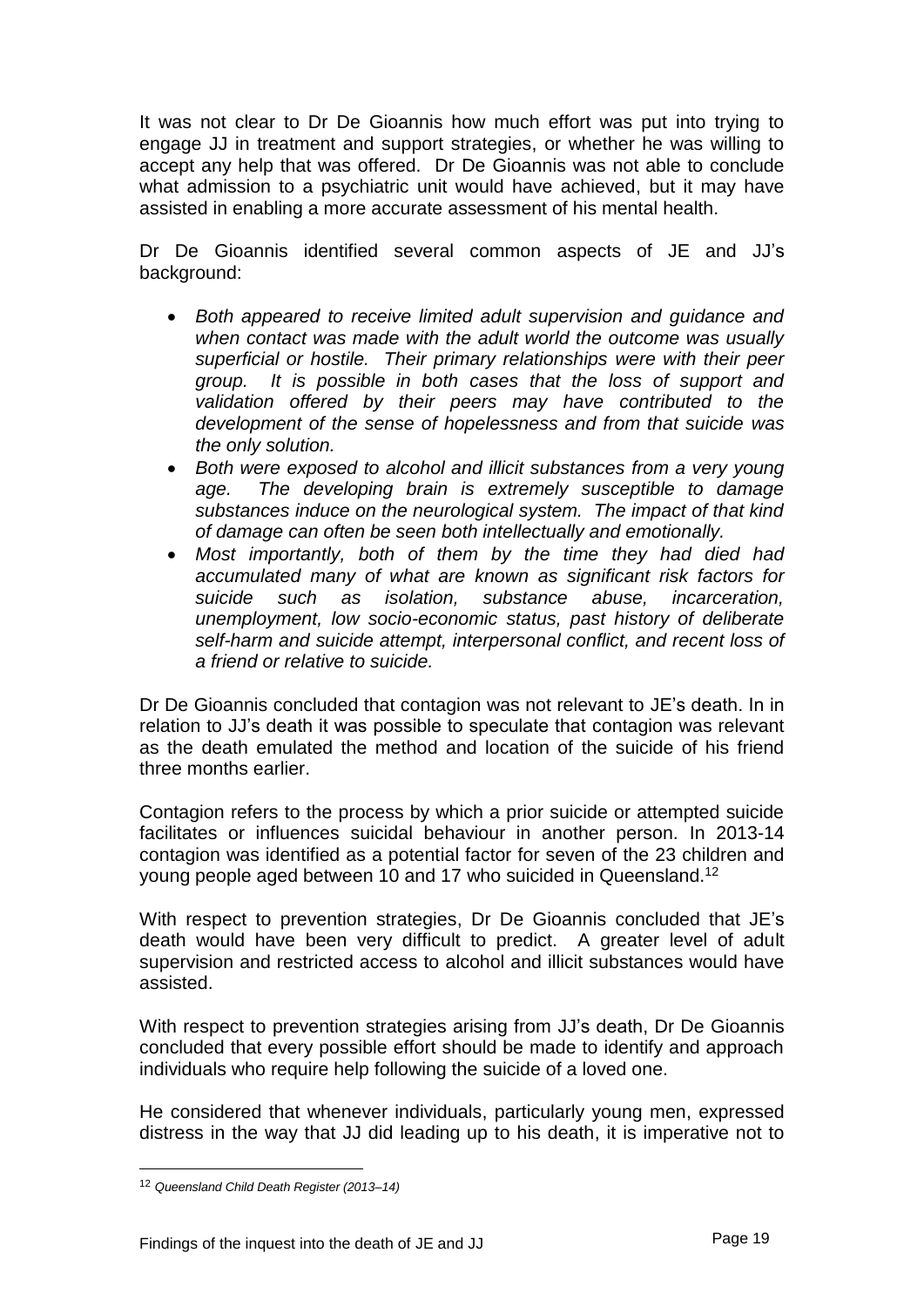miss any of the opportunities given to intervene. The first priority is to ensure that the person feels connected to the rest of the world and that somebody cares.

Dr De Gioannis noted that a number of brief assessments had been made but there was no evidence of any treatment intervention being attempted. He acknowledged that it was very difficult to impose treatment when it comes to psychological help. He also acknowledged that it was very difficult to provide treatment when people are in acute crisis. In JJ's case there was no evidence of professional contact with him, apart from the points of crisis.

Dr De Gioannis considered that after mental illness has been excluded or treated appropriately, the next step was to ensure the suicidal person receives appropriate follow-up, ideally with a small number of clinicians until the period of crisis is over. It is also important to mobilise as much social support as possible including family members, friends and anyone normally part of the social network.

#### <span id="page-21-0"></span>**The Mackay community response**

As noted above, the cluster of suicides of young people in Mackay in 2007 to 2008 affected the wider community. In response, a combined effort by various government and community services was implemented.

A statement was obtained from Dr David Farlow, Executive Director, Clinical Services at the Mackay Hospital and Health Service in relation to service enhancements since 2008, and interagency collaboration regarding intervention for young persons at risk.

Dr Farlow noted that from 2007 to 2009, six young persons from the Mackay region committed suicide. The Child and Youth Mental Health Service (CYMHS), together with the Department of Communities and the YIRS held several community meetings to share relevant information and to coordinate efforts to contain what was perceived at the time to be an escalating emergency.

YIRS was identified as a place that many "at risk" young people would attend, and it became the focal point in the effort to manage the consequences and long-term effects of youth suicide. The YIRS centre stayed open 24 hours a day for two weeks during a time when it appeared that some young persons were particularly vulnerable.

CYMHS and YIRS worked together to develop a plan to identify and mitigate potential risks particular to youth in Mackay.

CYMHS subsequently developed a more flexible approach to dealing with young persons, and in particular Indigenous youth, who were more reluctant to engage with the service. The new approach included more home visits and engagement with leaders in the Indigenous community. In 2008, an advanced health worker was engaged to work almost exclusively in providing outreach services, including working with at risk young people in a group setting.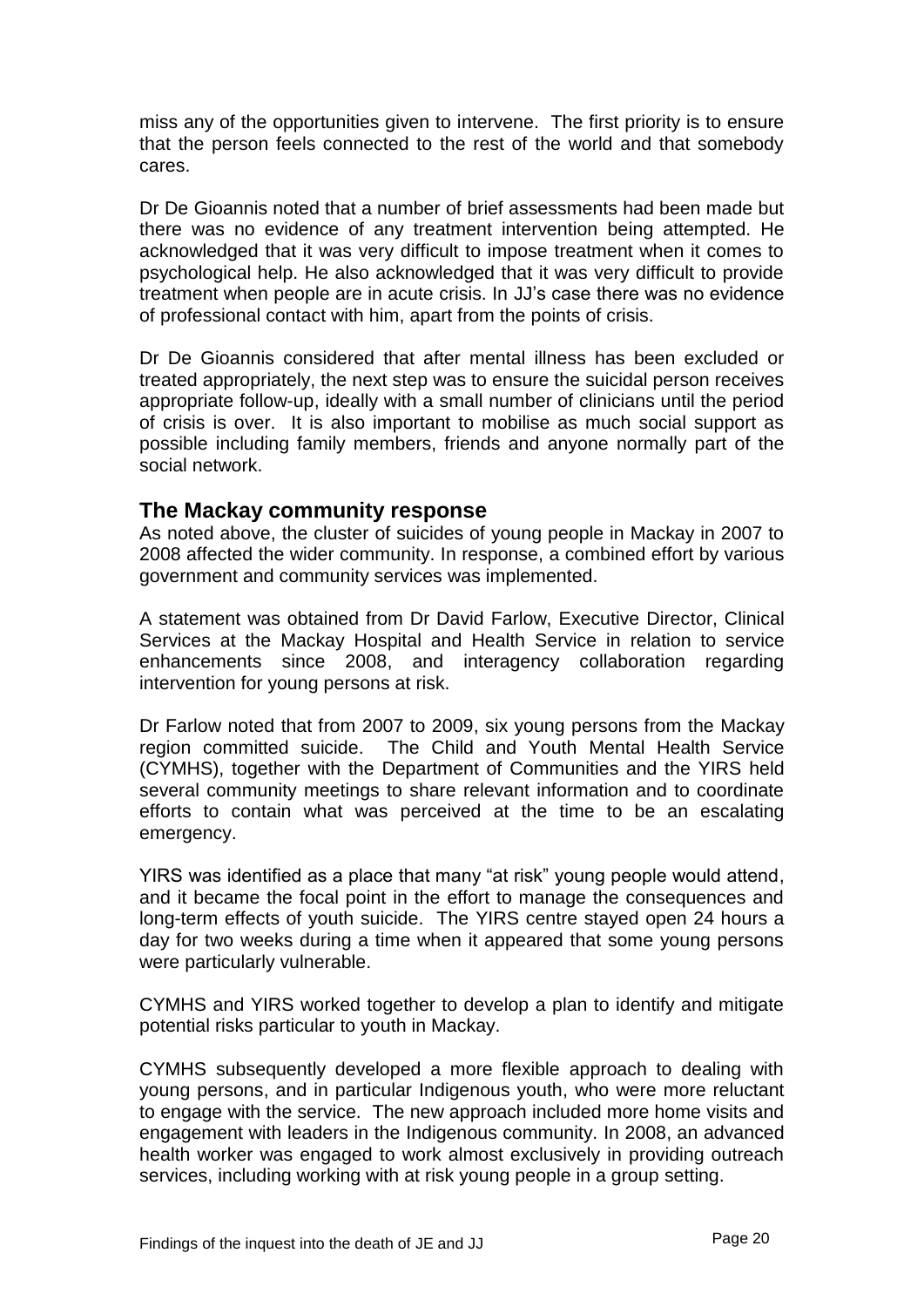In 2009, CYMHS organised a three-day camp for Indigenous youth overseen by local elders. The camp focused on the themes of culture, health and education and was sponsored by CYMHS, YIRS, Education Queensland, the Department of Communities and the Aboriginal and Torres Strait Islander Health Service.

As noted above, Australian Rotary Health also provided funding to the Australian Institute for Suicide Research and Prevention and a final report was published in July 2010. This research, which was contributed to by Mackay based agencies engaged with young people, focused on the ways to lessen the risk of suicide among the community.

CYMHS staff now actively participate in post-vention responses to suicide in children at schools within the Mackay region, including responding in individual sessions with classroom teachers involved in teaching affected the young people.

For example, CYMHS staff had input into working with primary school classes following the suicide of a child at a local school and were directly involved in the wording of information provided to these children.

CYMHS in Mackay conducted a three-month trial to improve indigenous use of the service. A survey was conducted of indigenous youth in local schools and potential referrers. Issues were identified in relation to a lack of awareness of the service, a lack of information about common mental health issues, concerns regarding confidentiality and the desire for outreach services.

While only one percent of CYMHS clients were Indigenous in 2008, in 2013 approximately 8% of CYMHS clients identified as Indigenous.

It is clear from Dr Farlow's statement that the 2008 youth suicides in Mackay had a significant impact on agencies who work with young people in the local community. It is clear that there is now a greater focus on the coordination of services between agencies.

I accept that there is now a recognition that young people such as JE and JJ require services with the capacity to reach out to young people in the places they naturally occupy, rather than in traditional clinical environments.

I was also informed that at the State level, in 2010 an educational program was developed by the Queensland Centre for Mental Health Promotion, Prevention and Early Intervention. This program was called the Ed-LinQ Initiative, A Framework for Action.

The Ed-LinQ Initiative was established under the Queensland Plan for Mental Health 2007–2017 to improve linkages and service integration between the education, primary care and mental health sectors for earlier detection and treatment of mental illness affecting school-aged children and young people.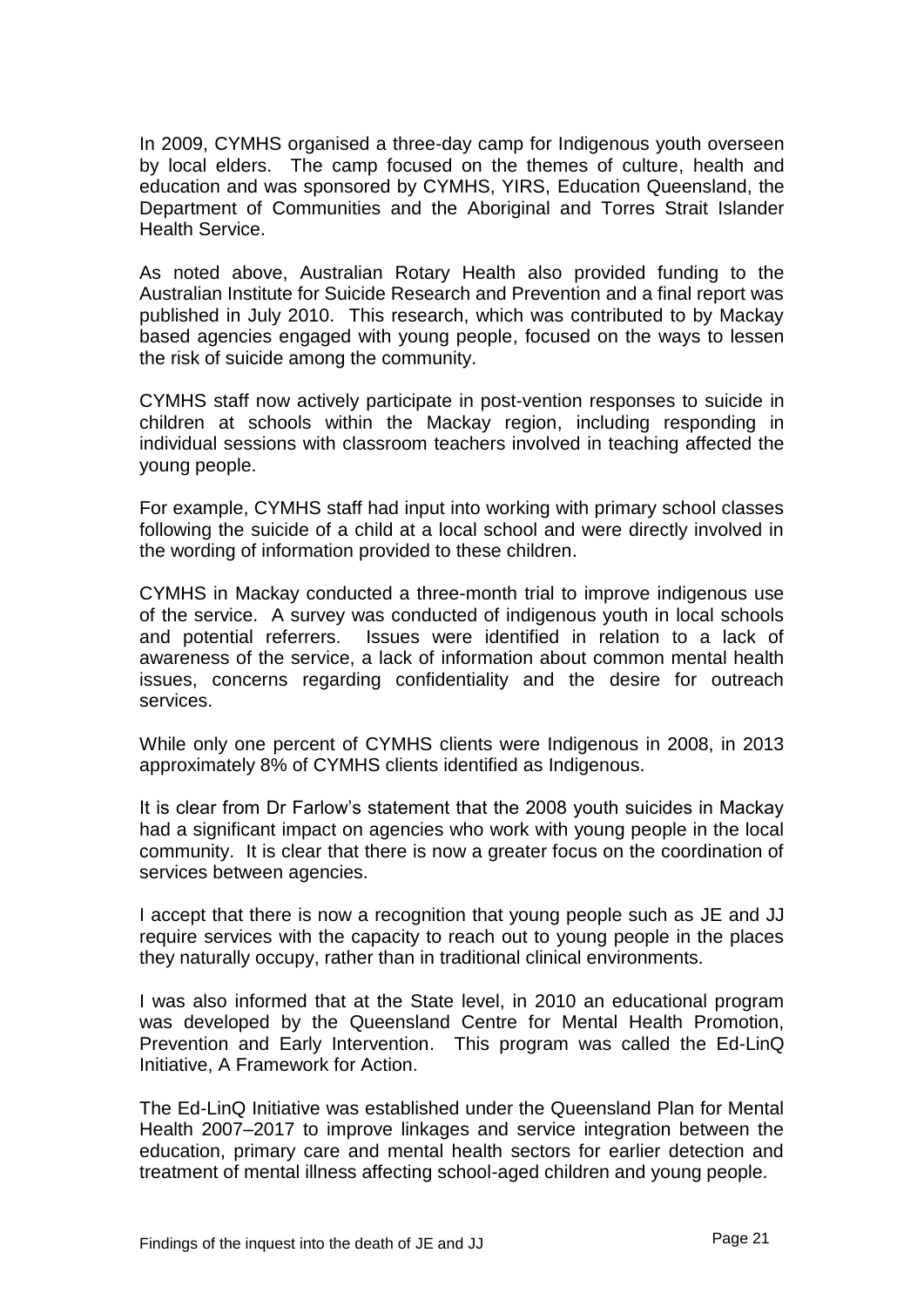The initiative was the subject of a positive evaluation by the Queensland Mental Health Commission in 2014. Ed-LinQ Coordinators work across the mental health, education primary care and community sectors by:

- facilitating a strategic approach for collaboration and integration between the sectors; and
- enabling improved access to mental health consultation, assessment, information and training opportunities.

Dr Farlow advised me that Ed-LinkQ now runs regular youth mental health first aid programs. These are for community agencies that work with youth and have a specific focus on early intervention.

Evolve Therapeutic Services also run regular sessions about mental health issues for child safety staff and other agencies working with vulnerable children.

<span id="page-23-0"></span>CYMHS staff are available to consult with local high schools in the support of staff dealing with at risk youth; however its focus continues to be on young people who have already engaged with other agencies and have high needs.

#### **Headspace**

A Headspace centre opened in Mackay on 6 February 2013 as a result of submissions made by community groups to secure funding for this service.

Headspace, the National Youth Mental Health Foundation, was established in 2006. It was funded by the Australian Government to deliver youth friendly, stigma-free services at a number of locations around Australia. It is now a major provider of clinical early intervention services specifically targeting youth mental health across the country. Headspace offers services through:

- EHeadspace a clinical ehealth service;
- Headspace centres; and
- a suicide post-vention program called School Support.

There is a network of 65 Headspace centres offering services to young people aged 12-25 years. These services give priority to young people who have developed or are at risk of developing a mental health and/or substance use disorder for the first time. Headspace centres are designed to be a youth friendly one-stop shop able to address a variety of concerns young people may present with.

I sought information from Headspace in Mackay about services for young people at risk of suicide who are also engaged in the criminal justice system.

I was advised that Headspace does not compel clients to attend its service. However, young people involved with the justice system often attend Headspace centres voluntarily with treatment plans that include working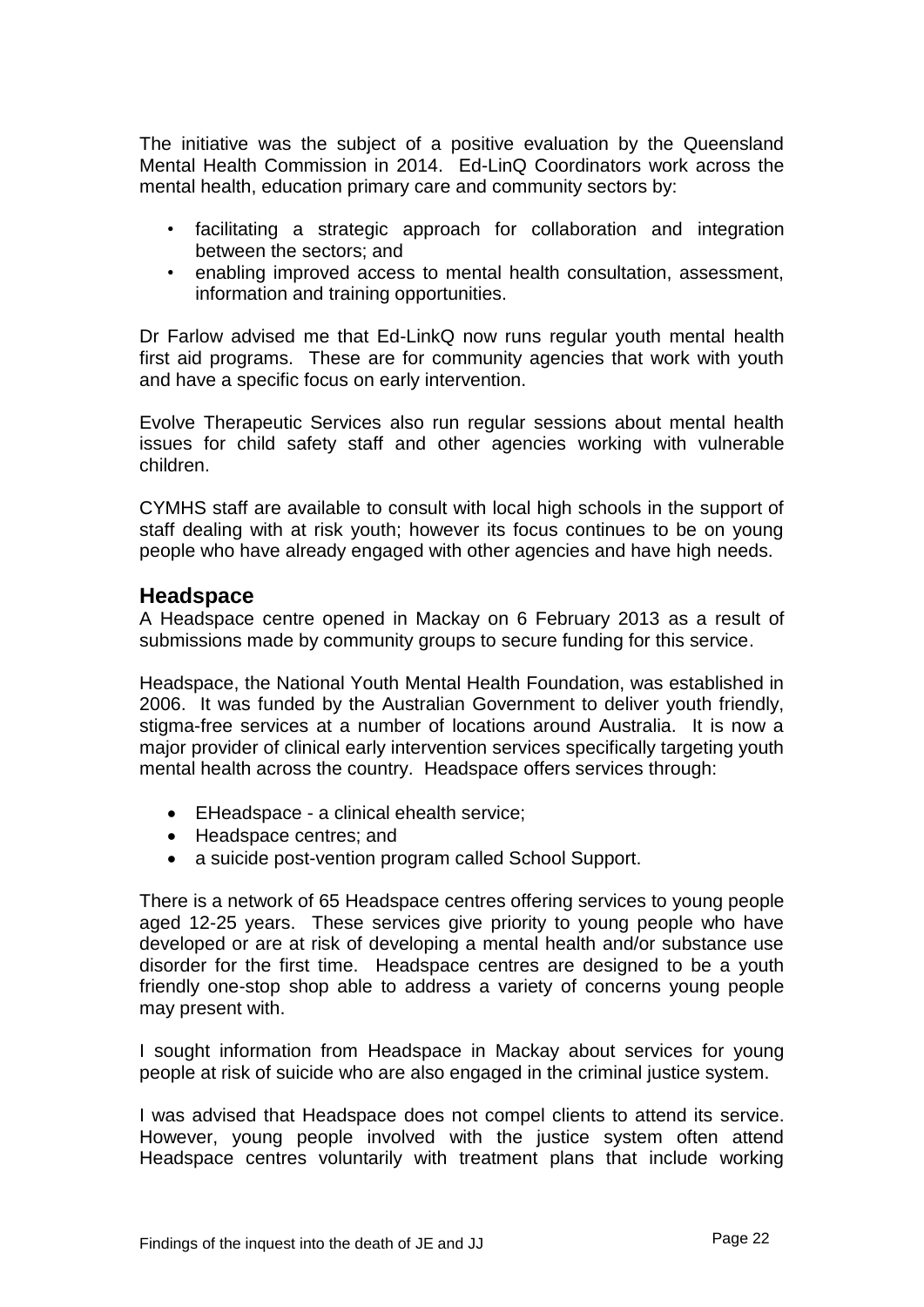collaboratively with other agencies and the young person's family and friends to provide support.

As at 30 June 2014 Headspace had delivered services to approximately 600 young people in Mackay. Services are provided by a range of professionals including psychologists, social workers and youth workers funded through a variety of sources.

With respect to the young people seeking assistance from Headspace in Mackay I was advised that:

- 31% are presenting with depressive symptoms as the primary identified issue;
- a further 8.5% present with suicidal thoughts and behaviour as the primary identified issue;
- approximately 10% are referred to Queensland Health services for a higher level of care related to suicide risk;
- there has been one reported suicide of a client who had been seen at Headspace Mackay.

Headspace has recently launched "Yarn Safe" – a campaign that aims to improve mental health literacy among Aboriginal and Torres Strait Islander young people and encourages them to get help at Headspace centres, eHeadspace online and telephone counselling or other appropriate mental health services.

#### <span id="page-24-0"></span>**Mount Isa Services**

I consider that the response of agencies in Mount Isa to JJ's mental health needs in October and November 2008 was less than optimal.

Following his second suicide attempt, JJ was discharged from hospital without any obvious intervention or treatment plan. Dr De Gioannis gave evidence to the effect that a clinician should have made direct contact with him within three days of discharge to assess his safety and decide whether further intervention was required.

A statement was obtained from the Director of Mental Health and ATODS at the Mount Isa Health Service in relation to improvements to the care and follow-up of young persons at risk in that area.

I was informed that there is now an increased clinical workforce which includes an additional full-time senior clinical lead, and an additional consultant psychiatrist to provide clinical governance.

I was informed that Evolve Therapeutic Services had been implemented in Mount Isa in collaboration with the Department of Child Safety and other key stakeholders for case coordination and intervention. A review of the referral management system was completed in 2012 which lead to the amendment of processes for prioritising referrals and timely follow-up.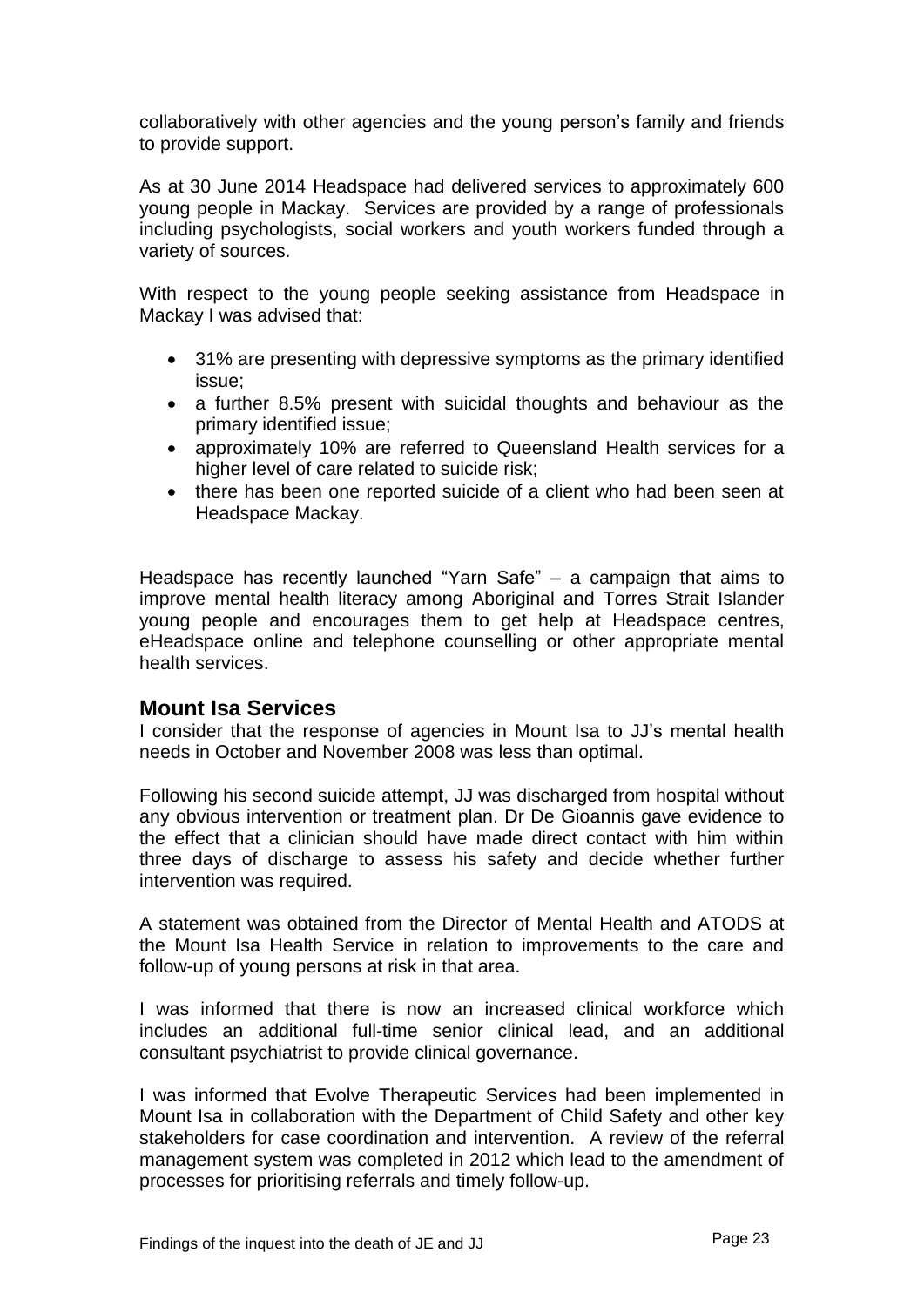#### <span id="page-25-0"></span>**Comments and recommendations**

Section 46, insofar as it is relevant to this matter, provides that a coroner may comment on anything connected with a death that relates to public health or safety, the administration of justice or ways to prevent deaths from happening in similar circumstances in the future.

#### <span id="page-25-1"></span>**Missed opportunities**

There were signs that the families of both young men were struggling to cope very early in their lives. The inquest did not examine in detail the child protection response of the agencies in contact with their families at that time. However, I agree with the conclusion of the Child Death Review Committee that the cumulative effect of missed opportunities may have adversely affected the Department's service delivery. This applies to both deaths.

There were opportunities for early intervention before JE and JJ developed the behaviours that saw them excluded from school, were exposed to alcohol and substance misuse, and commenced the seemingly inevitable trajectory into the criminal justice system that led to their eventual incarceration.

It appears that when confronted by an unwillingness by the families to engage, Child Safety officers simply closed their files. A continued failure to respond early to childhood neglect, loss and trauma will continue to ensure that such young men will accumulate the significant risk factors for suicide referred to by Dr De Gioannis.

The complex issues of early intervention and overrepresentation of Indigenous children in the child protection system were addressed in the Queensland Child Protection Commission of Inquiry final report, and the Queensland Government's response to those recommendations. I make no recommendations in relation to the child protection response arising from this inquest.

#### <span id="page-25-2"></span>**Suicide prevention**

As evidenced in the more recent responses from the Mount Isa and Mackay Hospitals, CYMHS and Headspace, there here have been significant enhancements to service provision for young people at risk of suicide across Queensland since 2008.

There is evidence of greater access to services, such as Headspace and Evolve Therapeutic Services. There is also improved coordination among agencies and a willingness to reach out to those unwilling or unable to attend at services.

Since JE and JJ's deaths, the issue of youth suicide has also received greater recognition at the national and state level. There now appear to be a range of strategies and action plans aimed at addressing the issue. The following are some examples: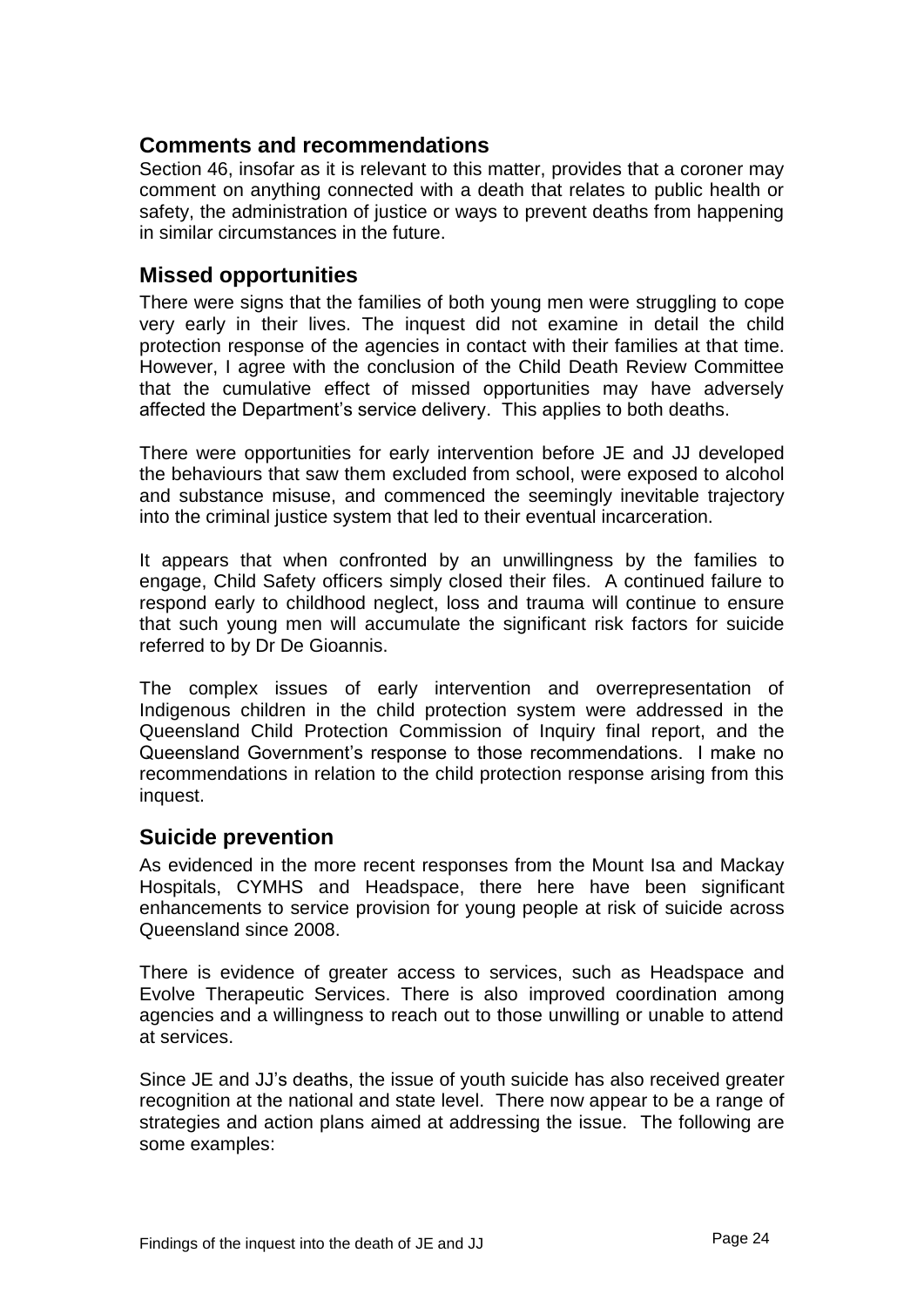- In 2011, the Commission for Children and Young People and Child Guardian published *Reducing Youth Suicide in Queensland*. This report included a discussion of opportunities for future action to help prevent youth suicide in Queensland.
- In 2013, the Australian Government released the first National Aboriginal and Torres Strait Islander Suicide Prevention Strategy.
- Indigenous suicide prevention and support, including mental health support is now an identified priority of the COAG Health Council.
- In 2014, the National Children's Commissioner undertook an examination on how the human rights of children and young people engaging in intentional self-harm with and without suicidal intent can be better protected.<sup>13</sup> The outcome of that investigation was a series of recommendations relating to research, surveillance and data collection.
- The Australian Government has funded the Aboriginal and Torres Strait Islander Suicide Prevention Evaluation Project (ATSISPEP) to evaluate the effectiveness of existing suicide prevention services and programs. A report, expected by August 2015, will recommend improvements to, or alternative evidenced-based service and program delivery models, where indicated by the evaluation.
- In October 2014, the Queensland Mental Health, Drug and Alcohol Strategic Plan 2014-2019 was launched. Suicide prevention has been identified as a priority under the plan and a Suicide Prevention Action Plan for Queensland is currently being developed. The Action Plan is expected to be released later in 2015.

This range of activity might suggest that there is reason to be optimistic that new strategies will be formulated to reduce the number of suicides among young people in Queensland, particularly among Indigenous youth.

This will not be an easy task. The data relating to suicides indicates that there has been no reduction in suicide rates in recent years. Rates have remained relatively static. At the national level, suicide accounted for 2,520 deaths in 2013 at a standardised death rate of 10.7 per 100,000 people compared to the 2011 rate of 9.9 per 100,000. The rate in Queensland from 2009-2013 was 13.3 per 100,000.

Since 2008, suicide has surpassed traffic accidents as the leading cause of death for young people aged between 15 and 24 years. While Queensland's road toll reduced to 223 in 2014, based on the number of deaths reported to coroners it is expected that over 700 Queenslanders will take their own lives in 2015.

<sup>13</sup> *Children's Rights Report 2014, National Children's Commissioner*